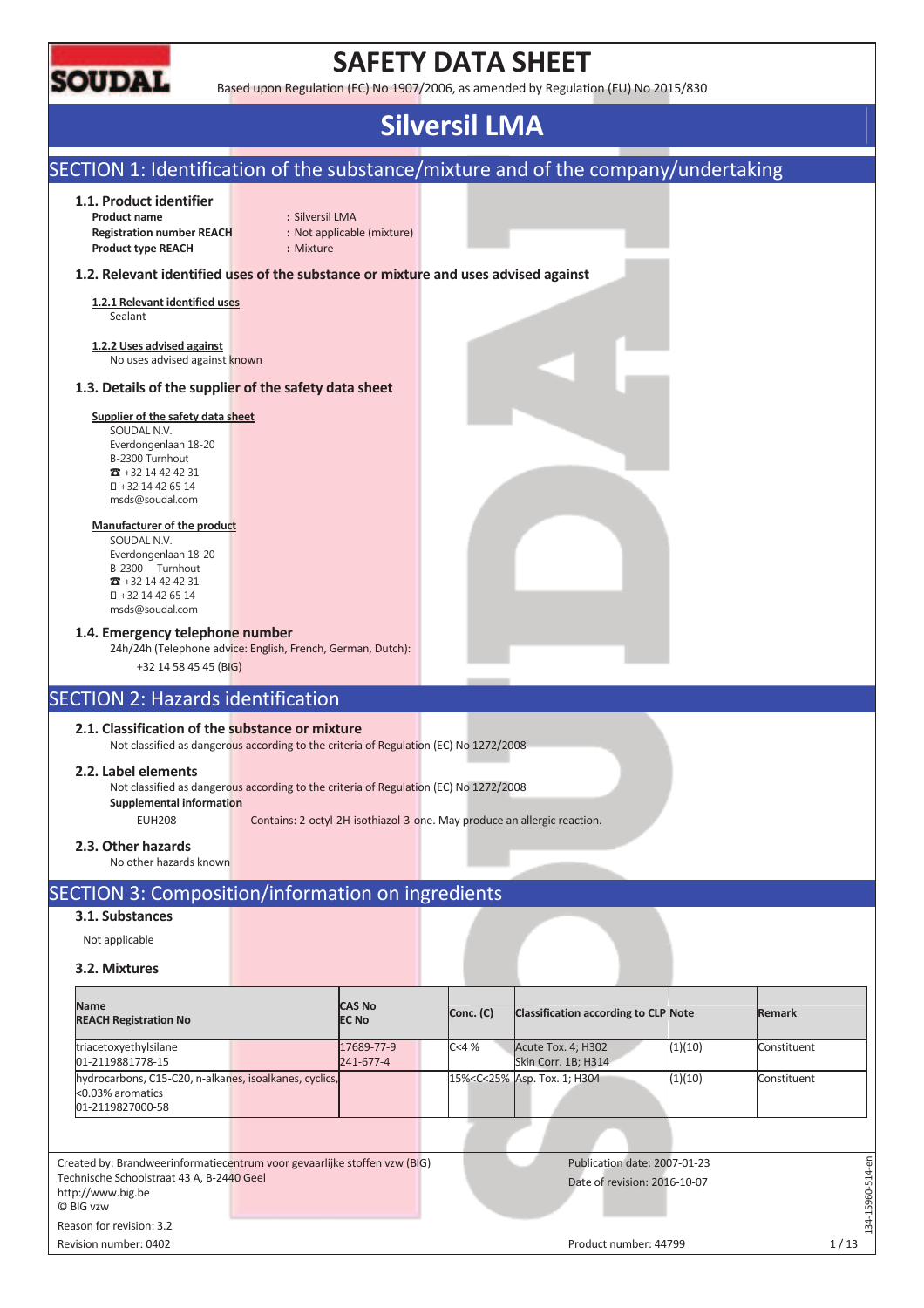|                                                                                                                                                                                                                                                                                                                                                                                                                              |                                                                                                                                                                                                                                                                                                                                                                                                                                            | <b>Silversil LMA</b>                                                                                                                                                                                          |                           |
|------------------------------------------------------------------------------------------------------------------------------------------------------------------------------------------------------------------------------------------------------------------------------------------------------------------------------------------------------------------------------------------------------------------------------|--------------------------------------------------------------------------------------------------------------------------------------------------------------------------------------------------------------------------------------------------------------------------------------------------------------------------------------------------------------------------------------------------------------------------------------------|---------------------------------------------------------------------------------------------------------------------------------------------------------------------------------------------------------------|---------------------------|
| 2-octyl-2H-isothiazol-3-one                                                                                                                                                                                                                                                                                                                                                                                                  | 26530-20-1<br>247-761-7                                                                                                                                                                                                                                                                                                                                                                                                                    | 0.005% <c<0. 3;="" acute="" h331<br="" tox.="">05%<br/>Acute Tox. 3; H311<br/>Acute Tox. 4; H302<br/>Skin Corr. 1B; H314<br/>Skin Sens. 1A; H317<br/>Aquatic Acute 1; H400<br/>Aquatic Chronic 1; H410</c<0.> | (1)(2)(10)<br>Constituent |
| (1) For H-statements in full: see heading 16<br>(2) Substance with a Community workplace exposure limit                                                                                                                                                                                                                                                                                                                      | (10) Subject to restrictions of Annex XVII of Regulation (EC) No. 1907/2006                                                                                                                                                                                                                                                                                                                                                                |                                                                                                                                                                                                               |                           |
| <b>SECTION 4: First aid measures</b>                                                                                                                                                                                                                                                                                                                                                                                         |                                                                                                                                                                                                                                                                                                                                                                                                                                            |                                                                                                                                                                                                               |                           |
| 4.1. Description of first aid measures<br>General:<br>If you feel unwell, seek medical advice.<br><b>After inhalation:</b><br>After skin contact:<br>After eye contact:<br>After ingestion:<br>4.2.1 Acute symptoms<br><b>After inhalation:</b><br>No effects known.<br>After skin contact:<br>After eye contact:<br>Not irritating.<br>After ingestion:<br>No effects known.<br>4.2.2 Delayed symptoms<br>No effects known. | Remove the victim into fresh air. Respiratory problems: consult a doctor/medical service.<br>Wash immediately with lots of water. Soap may be used. Take victim to a doctor if irritation persists.<br>Rinse mouth with water. Consult a doctor/medical service if you feel unwell.<br>4.2. Most important symptoms and effects, both acute and delayed<br>Not irritating. ON CONTINUOUS EXPOSURE/CONTACT: Dry skin. Cracking of the skin. | Rinse with water. Do not apply neutralizing agents. Take victim to an ophthalmologist if irritation persists.                                                                                                 |                           |
| If applicable and available it will be listed below.                                                                                                                                                                                                                                                                                                                                                                         | 4.3. Indication of any immediate medical attention and special treatment needed                                                                                                                                                                                                                                                                                                                                                            |                                                                                                                                                                                                               |                           |
| <b>SECTION 5: Firefighting measures</b>                                                                                                                                                                                                                                                                                                                                                                                      |                                                                                                                                                                                                                                                                                                                                                                                                                                            |                                                                                                                                                                                                               |                           |
| 5.1. Extinguishing media<br>5.1.1 Suitable extinguishing media:<br>5.1.2 Unsuitable extinguishing media:<br>No unsuitable extinguishing media known.                                                                                                                                                                                                                                                                         | Polyvalent foam. Dry chemical powder. Carbon dioxide.                                                                                                                                                                                                                                                                                                                                                                                      |                                                                                                                                                                                                               |                           |
|                                                                                                                                                                                                                                                                                                                                                                                                                              | 5.2. Special hazards arising from the substance or mixture<br>Upon combustion: formation of CO, CO2 and small quantities of hydrogen chloride, sulphur oxides.                                                                                                                                                                                                                                                                             |                                                                                                                                                                                                               |                           |
| 5.3. Advice for firefighters<br>5.3.1 Instructions:<br>No specific fire-fighting instructions required.<br>5.3.2 Special protective equipment for fire-fighters:                                                                                                                                                                                                                                                             | Gloves. Protective clothing. Heat/fire exposure: compressed air/oxygen apparatus.                                                                                                                                                                                                                                                                                                                                                          |                                                                                                                                                                                                               |                           |
|                                                                                                                                                                                                                                                                                                                                                                                                                              | <b>SECTION 6: Accidental release measures</b>                                                                                                                                                                                                                                                                                                                                                                                              |                                                                                                                                                                                                               |                           |
| No naked flames.<br>See heading 8.2<br>6.1.2 Protective equipment for emergency responders<br>Gloves. Protective clothing.<br>Suitable protective clothing<br>See heading 8.2                                                                                                                                                                                                                                                | 6.1. Personal precautions, protective equipment and emergency procedures<br>6.1.1 Protective equipment for non-emergency personnel                                                                                                                                                                                                                                                                                                         |                                                                                                                                                                                                               |                           |
| 6.2. Environmental precautions<br>Reason for revision: 3.2                                                                                                                                                                                                                                                                                                                                                                   |                                                                                                                                                                                                                                                                                                                                                                                                                                            | Publication date: 2007-01-23                                                                                                                                                                                  |                           |
|                                                                                                                                                                                                                                                                                                                                                                                                                              |                                                                                                                                                                                                                                                                                                                                                                                                                                            | Date of revision: 2016-10-07                                                                                                                                                                                  |                           |
| Revision number: 0402                                                                                                                                                                                                                                                                                                                                                                                                        |                                                                                                                                                                                                                                                                                                                                                                                                                                            | Product number: 44799                                                                                                                                                                                         | 2/13                      |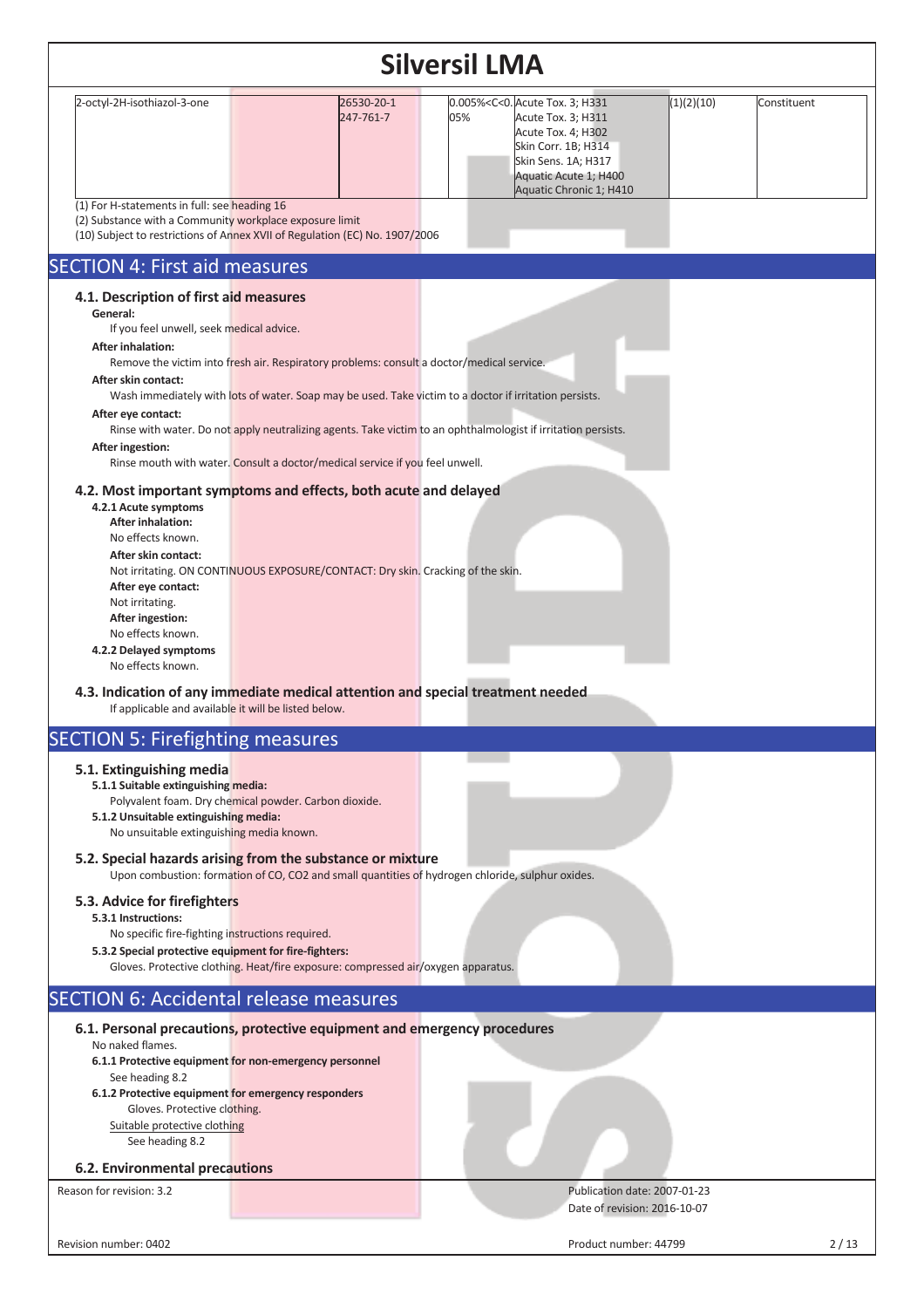Contain released product. Use appropriate containment to avoid environmental contamination.

#### **6.3. Methods and material for containment and cleaning up**

Cover the solid spill with sand/kieselguhr. Scoop solid spill into closing containers. Clean contaminated surfaces with a soap solution. Wash clothing and equipment after handling.

#### **6.4. Reference to other sections**

See heading 13.

#### SECTION 7: Handling and storage

The information in this section is a general description. If applicable and available, exposure scenarios are attached in annex. Always use the relevant exposure scenarios that correspond to your identified use.

#### **7.1. Precautions for safe handling**

Keep away from naked flames/heat. Observe strict hygiene. Keep container tightly closed.

#### **7.2. Conditions for safe storage, including any incompatibilities**

#### **7.2.1 Safe storage requirements:**

Store in a dry area. Store at room temperature. Meet the legal requirements. Max. storage time: 1 year(s).

- **7.2.2 Keep away from:**
- Heat sources, oxidizing agents. **7.2.3 Suitable packaging material:** 
	- Plastics.

#### **7.2.4 Non suitable packaging material:**

No data available

#### **7.3. Specific end use(s)**

If applicable and available, exposure scenarios are attached in annex. See information supplied by the manufacturer.

### SECTION 8: Exposure controls/personal protection

#### **8.1. Control parameters**

#### **8.1.1 Occupational exposure a) Occupational exposure limit values**

If limit values are applicable and available these will be listed below.

| Huiles minérales (brouillards)                                                         |                                    |                       |                                                                |               |                          |
|----------------------------------------------------------------------------------------|------------------------------------|-----------------------|----------------------------------------------------------------|---------------|--------------------------|
|                                                                                        |                                    |                       | Time-weighted average exposure limit 8 h                       |               | 5 mg/m <sup>3</sup>      |
|                                                                                        |                                    | Short time value      |                                                                |               | $10$ mg/m <sup>3</sup>   |
| <b>The Netherlands</b>                                                                 |                                    |                       |                                                                |               |                          |
| 2-n-Octyl-2,3-dihydro-iso-thiazol-3-on                                                 |                                    | exposure limit value) | Time-weighted average exposure limit 8 h (Private occupational |               | $0.05 \text{ mg/m}^3$    |
| Olienevel (minerale olie)                                                              |                                    | exposure limit value) | Time-weighted average exposure limit 8 h (Public occupational  |               | 5 mg/m <sup>3</sup>      |
| Germany                                                                                |                                    |                       |                                                                |               |                          |
| 2-Octyl-2H-isothiazol-3-on                                                             |                                    |                       | Time-weighted average exposure limit 8 h (TRGS 900)            |               | $0.05$ mg/m <sup>3</sup> |
| b) National biological limit values                                                    |                                    |                       |                                                                |               |                          |
| If limit values are applicable and available these will be listed below.               |                                    |                       |                                                                |               |                          |
| 8.1.2 Sampling methods                                                                 |                                    |                       |                                                                |               |                          |
| If applicable and available it will be listed below.                                   |                                    |                       |                                                                |               |                          |
| Oil Mist (Mineral)                                                                     |                                    | <b>NIOSH</b>          | 5026                                                           |               |                          |
| <b>DNEL/DMEL - Workers</b><br>triacetoxyethylsilane<br><b>Effect level (DNEL/DMEL)</b> | <b>Type</b>                        |                       | Value                                                          | <b>Remark</b> |                          |
| <b>DNEL</b>                                                                            | Acute local effects inhalation     |                       | 32.5 mg/ $m3$                                                  |               |                          |
|                                                                                        |                                    |                       |                                                                |               |                          |
|                                                                                        |                                    |                       |                                                                |               |                          |
| <b>DNEL/DMEL - General population</b>                                                  | Long-term local effects inhalation |                       | 32.5 mg/m <sup>3</sup>                                         |               |                          |
| triacetoxyethylsilane                                                                  |                                    |                       |                                                                |               |                          |
| <b>Effect level (DNEL/DMEL)</b>                                                        | <b>Type</b>                        |                       | Value                                                          | Remark        |                          |
| <b>DNEL</b>                                                                            | Long-term local effects inhalation |                       | $6.5 \text{ mg/m}^3$                                           |               |                          |
| <b>PNEC</b>                                                                            |                                    |                       |                                                                |               |                          |
|                                                                                        |                                    |                       |                                                                |               |                          |
| Reason for revision: 3.2                                                               |                                    |                       | Publication date: 2007-01-23                                   |               |                          |
|                                                                                        |                                    |                       | Date of revision: 2016-10-07                                   |               |                          |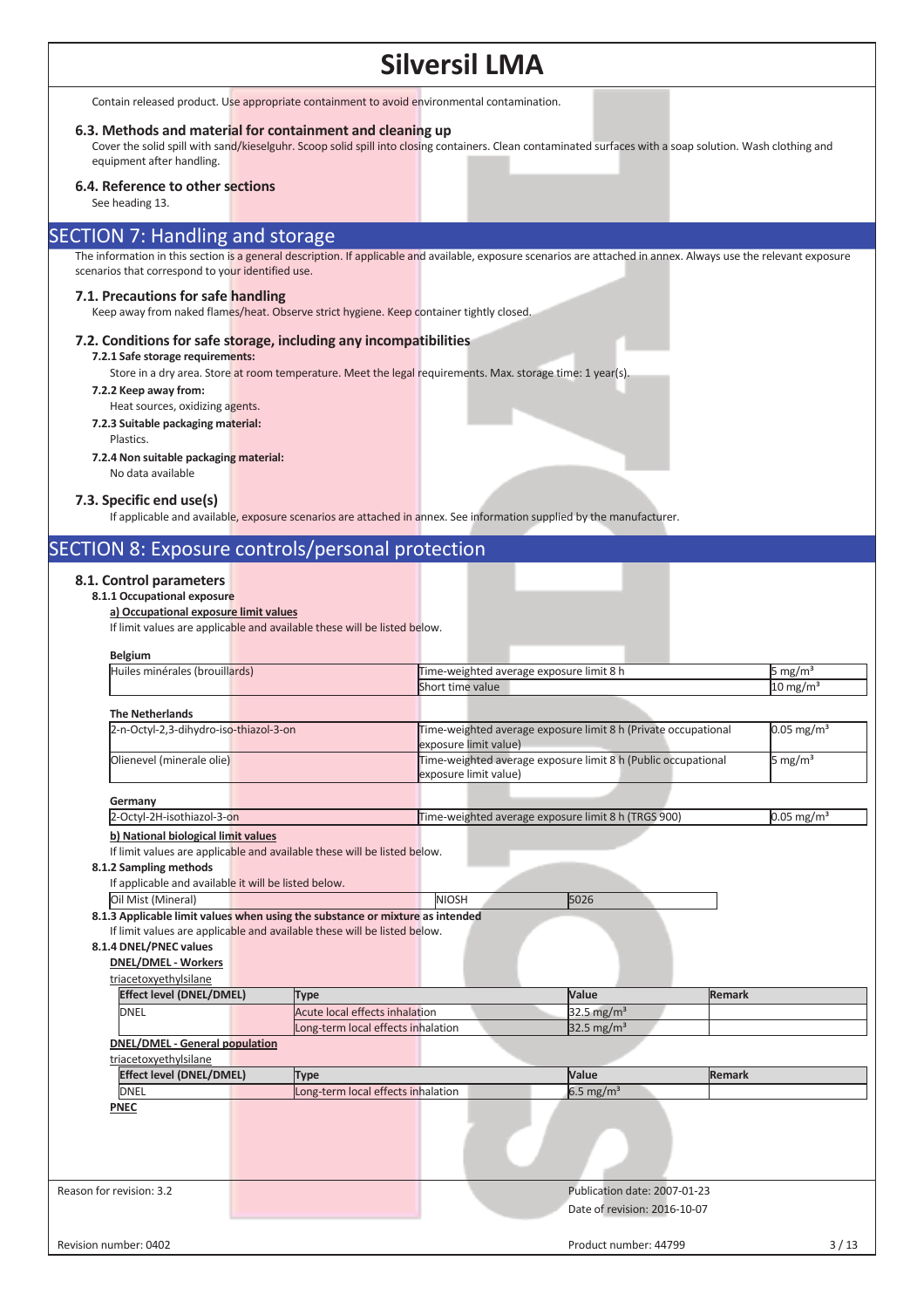| <b>Compartments</b>          | Value                   | <b>Remark</b> |
|------------------------------|-------------------------|---------------|
| Fresh water                  | $0.2$ mg/l              |               |
| Marine water                 | $0.02$ mg/l             |               |
| Aqua (intermittent releases) | $1.7$ mg/l              |               |
| STP                          | $1$ mg/l                |               |
| Fresh water sediment         | 0.74 mg/kg sediment dw  |               |
| Marine water sediment        | 0.074 mg/kg sediment dw |               |
| Soil                         | $0.031$ mg/kg soil dw   |               |

#### **8.1.5 Control banding**

If applicable and available it will be listed below.

#### **8.2. Exposure controls**

The information in this section is a general description. If applicable and available, exposure scenarios are attached in annex. Always use the relevant exposure scenarios that correspond to your identified use.

#### **8.2.1 Appropriate engineering controls**

Keep away from naked flames/heat. Measure the concentration in the air regularly. Carry operations in the open/under local exhaust/ventilation or with respiratory protection.

#### **8.2.2 Individual protection measures, such as personal protective equipment**

Observe strict hygiene. Keep container tightly closed. Do not eat, drink or smoke during work.

#### a) Respiratory protection:

Wear gas mask with filter type A if conc. in air > exposure limit.

b) Hand protection:

Gloves.

c) Eye protection:

Safety glasses.

d) Skin protection:

#### Protective clothing. **8.2.3 Environmental exposure controls:**

See headings 6.2, 6.3 and 13

### SECTION 9: Physical and chemical properties

#### **9.1. Information on basic physical and chemical properties**

| Physical form             | Paste                                                  |
|---------------------------|--------------------------------------------------------|
| Odour                     | Vinegar odour                                          |
| Odour threshold           | No data available                                      |
| Colour                    | Variable in colour, depending on the composition       |
| Particle size             | No data available                                      |
| <b>Explosion limits</b>   | No data available                                      |
| Flammability              | Not easily combustible                                 |
| Log Kow                   | Not applicable (mixture)                               |
| Dynamic viscosity         | No data available                                      |
| Kinematic viscosity       | No data available                                      |
| Melting point             | No data available                                      |
| <b>Boiling point</b>      | No data available                                      |
| Flash point               | >100 °C                                                |
| Evaporation rate          | No data available                                      |
| Relative vapour density   | Not applicable                                         |
| Vapour pressure           | No data available                                      |
| Solubility                | water ; insoluble                                      |
| Relative density          | 1.03:20 °C                                             |
| Decomposition temperature | No data available                                      |
| Auto-ignition temperature | No data available                                      |
| Explosive properties      | No chemical group associated with explosive properties |
| Oxidising properties      | No chemical group associated with oxidising properties |
| pH                        | No data available                                      |

#### **9.2.** Absolute density 1030 kg/m<sup>3</sup> ; 20 °C

### SECTION 10: Stability and reactivity

#### **10.1. Reactivity**

Temperature above flashpoint: higher fire/explosion hazard. No data available.

#### **10.2. Chemical stability**

Stable under normal conditions.

#### **10.3. Possibility of hazardous reactions**

#### Reason for revision: 3.2 Publication date: 2007-01-23 Date of revision: 2016-10-07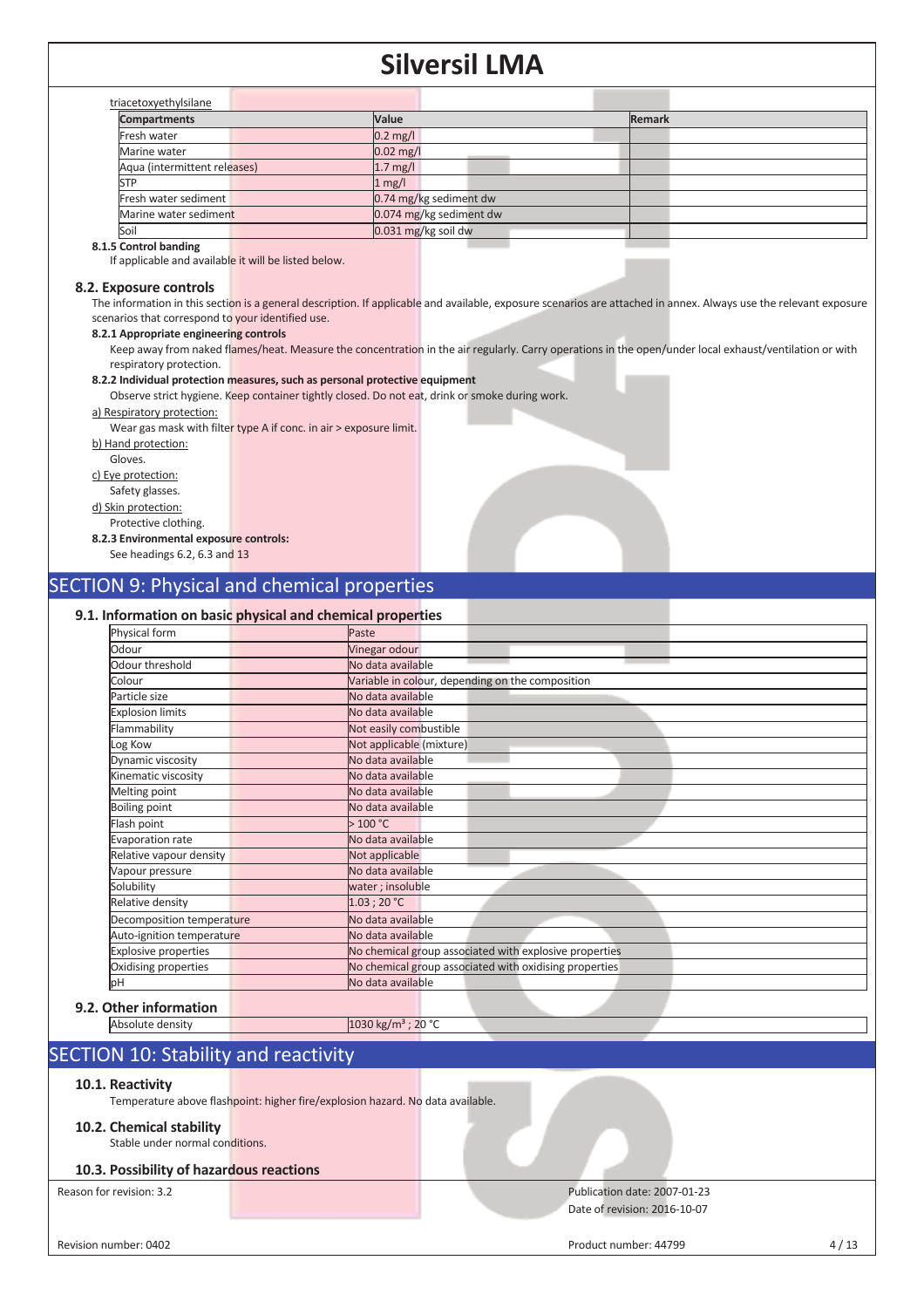|                       |                                                                   |                    |                                                                                                  | <b>Silversil LMA</b>         |                              |                                        |                                     |               |
|-----------------------|-------------------------------------------------------------------|--------------------|--------------------------------------------------------------------------------------------------|------------------------------|------------------------------|----------------------------------------|-------------------------------------|---------------|
|                       | No data available.                                                |                    |                                                                                                  |                              |                              |                                        |                                     |               |
|                       | 10.4. Conditions to avoid<br>Keep away from naked flames/heat.    |                    |                                                                                                  |                              |                              |                                        |                                     |               |
|                       | 10.5. Incompatible materials                                      |                    |                                                                                                  |                              |                              |                                        |                                     |               |
|                       | Oxidizing agents.                                                 |                    |                                                                                                  |                              |                              |                                        |                                     |               |
|                       | 10.6. Hazardous decomposition products                            |                    | Upon combustion: formation of CO, CO2 and small quantities of hydrogen chloride, sulphur oxides. |                              |                              |                                        |                                     |               |
|                       |                                                                   |                    | <b>SECTION 11: Toxicological information</b>                                                     |                              |                              |                                        |                                     |               |
|                       | 11.1. Information on toxicological effects<br>11.1.1 Test results |                    |                                                                                                  |                              |                              |                                        |                                     |               |
| <b>Acute toxicity</b> |                                                                   |                    |                                                                                                  |                              |                              |                                        |                                     |               |
| Silversil LMA         |                                                                   |                    |                                                                                                  |                              |                              |                                        |                                     |               |
|                       | No (test) data on the mixture available                           |                    |                                                                                                  |                              |                              |                                        |                                     |               |
|                       | triacetoxyethylsilane<br><b>Route of exposure</b>                 | Parameter          | Method                                                                                           | Value                        | <b>Exposure time</b>         | <b>Species</b>                         | Value<br>determination              | <b>Remark</b> |
|                       | Oral                                                              | LD50               | <b>OECD 401</b>                                                                                  | 1460 mg/kg bw                |                              | Rat (male/female)                      | Experimental value                  |               |
|                       | Dermal<br>Inhalation                                              |                    |                                                                                                  |                              |                              |                                        | Data waiving<br>Data waiving        |               |
|                       |                                                                   |                    | hydrocarbons, C15-C20, n-alkanes, isoalkanes, cyclics, <0.03% aromatics                          |                              |                              |                                        |                                     |               |
|                       | Route of exposure                                                 | Parameter Method   |                                                                                                  | Value                        | <b>Exposure time</b>         | <b>Species</b>                         | Value<br>determination              | <b>Remark</b> |
|                       | Oral                                                              | LD50               | Equivalent to OECD<br>401                                                                        | > 5000 mg/kg bw              |                              | Rat (male/female)                      | <b>Experimental value</b>           |               |
|                       | Dermal                                                            | LD50               | Equivalent to OECD<br>402                                                                        | > 3160 mg/kg bw              | 24h                          | Rabbit<br>(male/female)                | Experimental value                  |               |
|                       | Inhalation (aerosol)                                              | C <sub>50</sub>    | Equivalent to OECD<br>403                                                                        | > 5266 mg/m <sup>3</sup> air | 4 <sub>h</sub>               | Rat (male/female)                      | Experimental value                  |               |
|                       | 2-octyl-2H-isothiazol-3-one<br><b>Route of exposure</b>           | Parameter          | Method                                                                                           | Value                        | <b>Exposure time</b>         | <b>Species</b>                         | Value                               | <b>Remark</b> |
|                       |                                                                   |                    |                                                                                                  |                              |                              |                                        |                                     |               |
|                       |                                                                   |                    |                                                                                                  |                              |                              |                                        | determination                       |               |
|                       | Oral                                                              | LD50               |                                                                                                  | 550 mg/kg                    |                              | Rat                                    | Literature study                    |               |
|                       | Oral<br>Dermal                                                    | LD50               |                                                                                                  | category 4                   |                              | Rabbit                                 | <b>Annex VI</b>                     |               |
|                       | Dermal                                                            |                    |                                                                                                  | 690 mg/kg bw<br>category 3   |                              |                                        | Literature study<br><b>Annex VI</b> |               |
|                       | Inhalation (vapours) LC50                                         |                    |                                                                                                  | $> 2$ mg/m <sup>3</sup>      | 4 <sub>h</sub>               | Rat                                    | Literature study                    |               |
|                       | Inhalation                                                        |                    |                                                                                                  | category 3                   |                              |                                        | Annex VI                            |               |
|                       | Judgement is based on the relevant ingredients<br>Conclusion      |                    |                                                                                                  |                              |                              |                                        |                                     |               |
|                       | Not classified for acute toxicity                                 |                    |                                                                                                  |                              |                              |                                        |                                     |               |
|                       | Corrosion/irritation                                              |                    |                                                                                                  |                              |                              |                                        |                                     |               |
| Silversil LMA         |                                                                   |                    |                                                                                                  |                              |                              |                                        |                                     |               |
|                       | No (test) data on the mixture available<br>triacetoxyethylsilane  |                    |                                                                                                  |                              |                              |                                        |                                     |               |
|                       | Route of exposure Result                                          |                    | Method                                                                                           | <b>Exposure time</b>         | Time point                   | <b>Species</b>                         | Value                               | <b>Remark</b> |
|                       | Eye                                                               |                    |                                                                                                  |                              |                              |                                        | determination<br>Data waiving       |               |
|                       | Eye                                                               | 5%: not irritating | <b>OECD 405</b>                                                                                  | 24h                          | 1; 24; 48; 72; 168           | Rabbit                                 | Literature study                    |               |
|                       | Skin                                                              | Corrosive          | Equivalent to<br><b>OECD 404</b>                                                                 | 3 minutes                    | hours<br>24; 48; 72 hours    | Rabbit                                 | Experimental value                  |               |
|                       | Skin                                                              | 5%: not irritating | <b>OECD 404</b>                                                                                  | 4 <sub>h</sub>               | 1; 24; 48; 72 hrs; 7; Rabbit |                                        | Literature study                    |               |
|                       |                                                                   |                    | hydrocarbons, C15-C20, n-alkanes, isoalkanes, cyclics, <0.03% aromatics                          |                              | 14 days                      |                                        |                                     |               |
|                       | Route of exposure Result                                          |                    | <b>Method</b>                                                                                    | <b>Exposure time</b>         | Time point                   | <b>Species</b>                         | Value<br>determination              | Remark        |
|                       | Eye                                                               | Not irritating     | <b>OECD 405</b>                                                                                  | 24 h                         | 24; 48; 72 hours             | Rabbit                                 | <b>Experimental value</b>           |               |
|                       | Skin<br>Reason for revision: 3.2                                  | Not irritating     | <b>OECD 404</b>                                                                                  | 4 <sub>h</sub>               | 24; 48; 72 hours             | Rabbit<br>Publication date: 2007-01-23 | <b>Experimental value</b>           |               |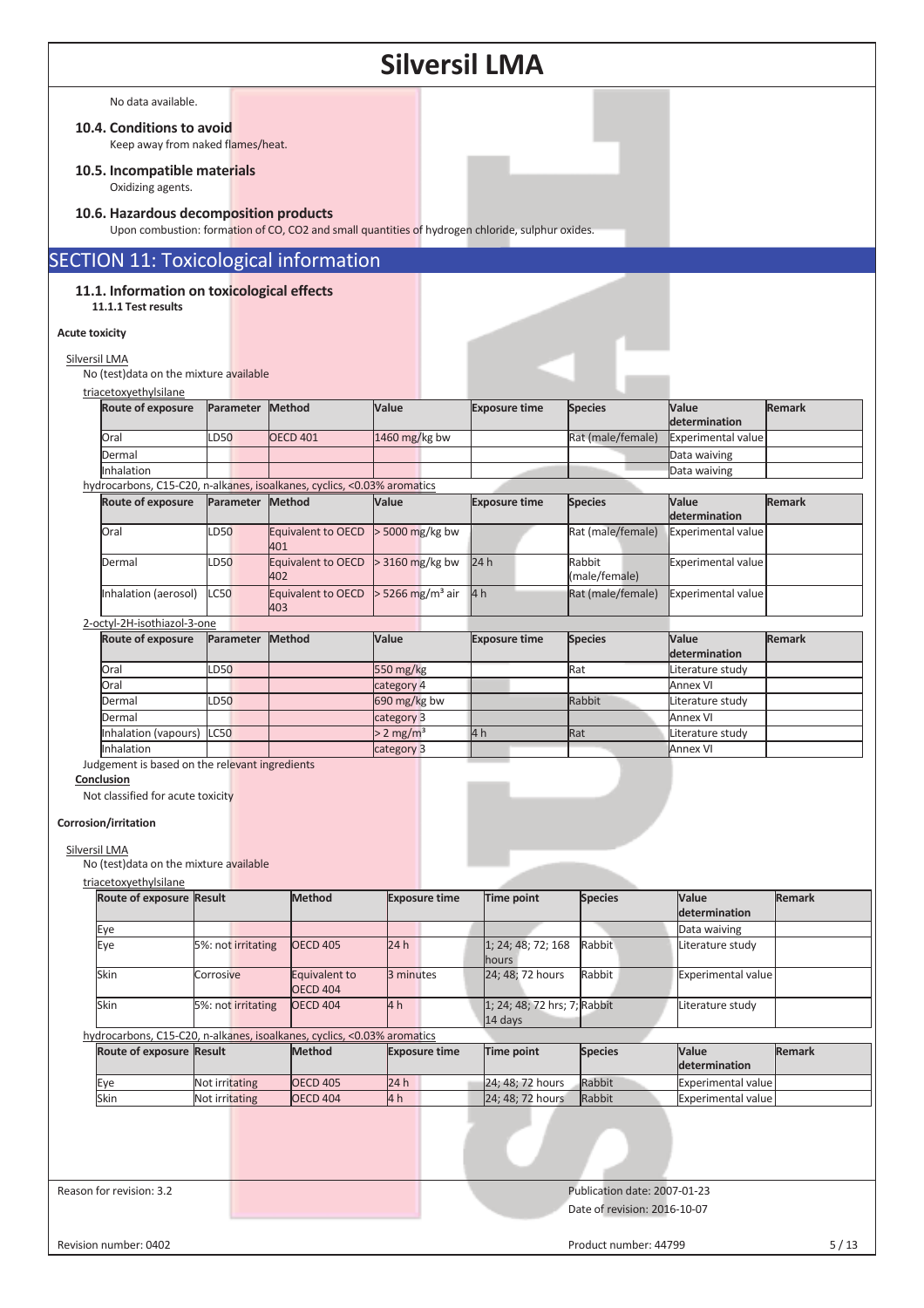| Route of exposure Result                                                                                                                                                                                                       |                                      | <b>Method</b>                                                                                                                             | <b>Exposure time</b> | Time point                       | <b>Species</b>         | Value<br>determination            | <b>Remark</b> |
|--------------------------------------------------------------------------------------------------------------------------------------------------------------------------------------------------------------------------------|--------------------------------------|-------------------------------------------------------------------------------------------------------------------------------------------|----------------------|----------------------------------|------------------------|-----------------------------------|---------------|
| Eye                                                                                                                                                                                                                            | Serious eye<br>damage;<br>category 1 |                                                                                                                                           |                      |                                  |                        | Literature study                  |               |
| Eye                                                                                                                                                                                                                            | Serious eye<br>damage;<br>category 1 |                                                                                                                                           |                      |                                  |                        | <b>Annex VI</b>                   |               |
| Skin                                                                                                                                                                                                                           | Corrosive;<br>category 1B            |                                                                                                                                           |                      |                                  |                        | Literature study                  |               |
| Skin                                                                                                                                                                                                                           | Corrosive;<br>category 1B            | In the light of practical experience, the classification for this mixture is less stringent than the one based on the calculation set out |                      |                                  |                        | <b>Annex VI</b>                   |               |
| Respiratory or skin sensitisation                                                                                                                                                                                              |                                      |                                                                                                                                           |                      |                                  |                        |                                   |               |
|                                                                                                                                                                                                                                |                                      |                                                                                                                                           |                      |                                  |                        |                                   |               |
|                                                                                                                                                                                                                                |                                      | <b>Method</b>                                                                                                                             | <b>Exposure time</b> | <b>Observation time</b>          | <b>Species</b>         | <b>Value determination Remark</b> |               |
|                                                                                                                                                                                                                                | Negative                             | <b>OECD 406</b>                                                                                                                           | 6h                   | point<br>24; 48 hours            | Guinea pig<br>(female) | <b>Experimental value</b>         |               |
|                                                                                                                                                                                                                                |                                      | hydrocarbons, C15-C20, n-alkanes, isoalkanes, cyclics, <0.03% aromatics                                                                   |                      |                                  |                        |                                   |               |
|                                                                                                                                                                                                                                |                                      | Method                                                                                                                                    | <b>Exposure time</b> | <b>Observation time</b><br>point | <b>Species</b>         | <b>Value determination Remark</b> |               |
|                                                                                                                                                                                                                                | Not sensitizing                      | Equivalent to OECD<br>406                                                                                                                 |                      | 24; 48 hours                     | Guinea pig<br>(female) | Read-across                       |               |
|                                                                                                                                                                                                                                |                                      |                                                                                                                                           |                      |                                  |                        |                                   |               |
|                                                                                                                                                                                                                                |                                      | <b>Method</b>                                                                                                                             | <b>Exposure time</b> | <b>Observation time</b><br>point | <b>Species</b>         | <b>Value determination Remark</b> |               |
| Silversil LMA<br>No (test) data on the mixture available<br>triacetoxyethylsilane<br>Route of exposure Result<br>Skin<br>Route of exposure Result<br>Skin<br>2-octyl-2H-isothiazol-3-one<br>Route of exposure Result<br>Dermal | Sensitizing                          | <b>OECD 429</b>                                                                                                                           |                      |                                  | Mouse                  | Literature                        |               |
| Skin<br>Judgement is based on the relevant ingredients                                                                                                                                                                         | Sensitizing;<br>category 1A          |                                                                                                                                           |                      |                                  |                        | Literature study                  |               |

| Route of exposure Parameter                                                                            |              | Method                                                                  | Value                             | Organ   | <b>Effect</b>                                                                                  | <b>Exposure time</b>              | <b>Species</b>       | Value<br>determination |
|--------------------------------------------------------------------------------------------------------|--------------|-------------------------------------------------------------------------|-----------------------------------|---------|------------------------------------------------------------------------------------------------|-----------------------------------|----------------------|------------------------|
| Oral (stomach<br>tube)                                                                                 |              | Subacute<br>toxicity test                                               |                                   | General | Reduced body<br>weight and food<br>consumption;<br><b>CNS</b> effects;<br>signs of<br>necropsy | $7 \text{ day}(s)$                | Rat<br>(male/female) | Experimental<br>value  |
| Dermal                                                                                                 |              |                                                                         |                                   |         |                                                                                                |                                   |                      | Data waiving           |
| Inhalation                                                                                             |              |                                                                         |                                   |         |                                                                                                |                                   |                      | Data waiving           |
|                                                                                                        |              | hydrocarbons, C15-C20, n-alkanes, isoalkanes, cyclics, <0.03% aromatics |                                   |         |                                                                                                |                                   |                      |                        |
| Route of exposure Parameter                                                                            |              | <b>Method</b>                                                           | Value                             | Organ   | <b>Effect</b>                                                                                  | <b>Exposure time</b>              | <b>Species</b>       | Value<br>determination |
| Oral                                                                                                   | <b>NOAEL</b> | Equivalent to<br><b>OECD 408</b>                                        | > 5000 mg/kg<br>$bw$ /day         |         | No effect                                                                                      | 13 weeks (daily)                  | Rat<br>(male/female) | Read-across            |
| Dermal                                                                                                 | <b>NOAEL</b> | Equivalent to<br><b>OECD 411</b>                                        | $>495$ mg/kg/d                    |         | No effect                                                                                      | 13 weeks (daily, 5<br>days/week)  | Rat<br>(male/female) | Read-across            |
| Inhalation<br>(vapours)                                                                                | <b>NOAEC</b> | Equivalent to<br><b>OECD 413</b>                                        | $10186$ mg/m <sup>3</sup><br>lair |         | No effect                                                                                      | 13 weeks (6h/day, 5<br>days/week) | Rat<br>(male/female) | Read-across            |
| Judgement is based on the relevant ingredients<br>Conclusion<br>Not classified for subchronic toxicity |              |                                                                         |                                   |         |                                                                                                |                                   |                      |                        |
| Reason for revision: 3.2                                                                               |              |                                                                         |                                   |         |                                                                                                | Publication date: 2007-01-23      |                      |                        |

Revision number: 0402 6/13

٦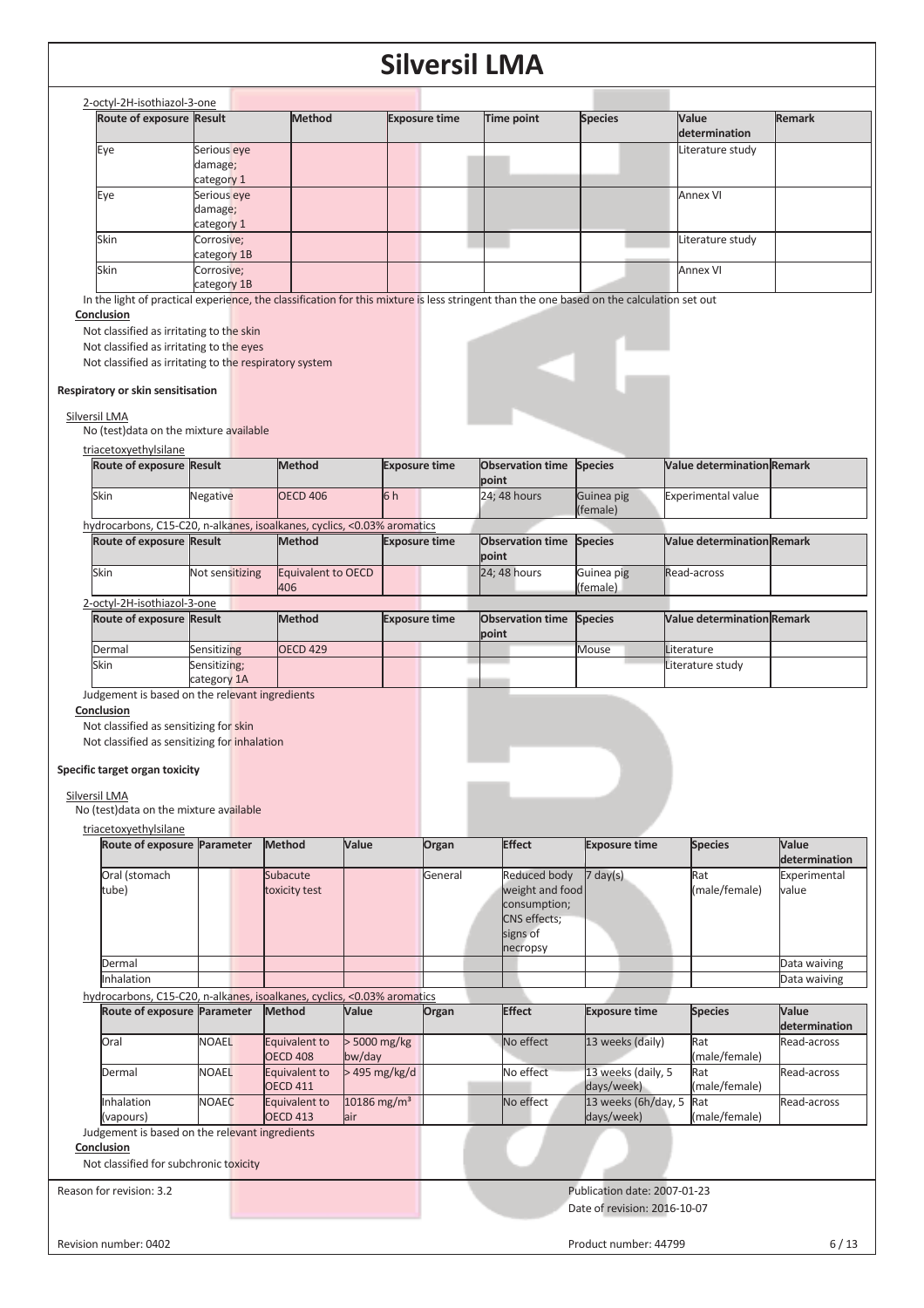| Mutagenicity (in vitro)                                                         |                        |                                  |               |                            |
|---------------------------------------------------------------------------------|------------------------|----------------------------------|---------------|----------------------------|
| Silversil LMA<br>No (test) data on the mixture available                        |                        |                                  |               |                            |
| triacetoxyethylsilane                                                           |                        |                                  |               |                            |
| <b>Result</b>                                                                   | <b>Method</b>          | Test substrate                   | <b>Effect</b> | <b>Value determination</b> |
| Negative with metabolic<br>activation, negative without<br>metabolic activation | Equivalent to OECD 471 | Escherichia coli                 | No effect     | <b>Experimental value</b>  |
| Negative with metabolic<br>activation, negative without<br>metabolic activation | Equivalent to OECD 471 | Bacteria (S.typhimurium)         | No effect     | <b>Experimental value</b>  |
| hydrocarbons, C15-C20, n-alkanes, isoalkanes, cyclics, <0.03% aromatics         |                        |                                  |               |                            |
| <b>Result</b>                                                                   | Method                 | <b>Test substrate</b>            | <b>Effect</b> | <b>Value determination</b> |
| Negative with metabolic<br>activation, negative without<br>metabolic activation | Equivalent to OECD 471 | Bacteria (S.typhimurium)         |               | <b>Experimental value</b>  |
| Negative with metabolic<br>activation, negative without<br>metabolic activation | Equivalent to OECD 476 | Mouse (lymphoma L5178Y<br>cells) |               | Read-across                |
| Negative with metabolic<br>activation, negative without<br>metabolic activation | Equivalent to OECD 473 | Chinese hamster ovary (CHO)      |               | Read-across                |

#### **Mutagenicity (in vivo)**

#### Silversil LMA

No (test)data on the mixture available

| <b>Result</b>                                                           | <b>Method</b>             | <b>Exposure time</b> | Test substrate      | Organ             | <b>Value determination</b> |
|-------------------------------------------------------------------------|---------------------------|----------------------|---------------------|-------------------|----------------------------|
| Negative                                                                |                           |                      | Mouse (male)        |                   |                            |
| hydrocarbons, C15-C20, n-alkanes, isoalkanes, cyclics, <0.03% aromatics |                           |                      |                     |                   |                            |
| <b>Result</b>                                                           | <b>Method</b>             | <b>Exposure time</b> | Test substrate      | Organ             | Value determination        |
| Negative                                                                | <b>Equivalent to OECD</b> | 8 weeks (6h/day, 5)  | Mouse (male)        | Male reproductive | Read-across                |
|                                                                         | 483                       | days/week)           |                     | organ             |                            |
| Negative                                                                | Equivalent to OECD        |                      | Rat (male/female)   | Bone marrow       | Read-across                |
|                                                                         | 475                       |                      |                     |                   |                            |
| Negative                                                                | Equivalent to OECD        | $24 h - 72 h$        | Mouse (male/female) | Bone marrow       | Read-across                |
|                                                                         | 474                       |                      |                     |                   |                            |

Judgement is based on the relevant ingredients

#### **Conclusion**

Not classified for mutagenic or genotoxic toxicity

#### **Carcinogenicity**

Silversil LMA

No (test)data on the mixture available

Judgement is based on the relevant ingredients

#### **Conclusion**

Not classified for carcinogenicity

#### **Reproductive toxicity**

### Silversil LMA

No (test)data on the mixture available

#### triacetoxyethylsilane

|                        | <b>Parameter</b> | <b>Method</b> | Value                                      | <b>Exposure time Species</b> |              | <b>Effect</b> | Organ | <b>Value</b>          |
|------------------------|------------------|---------------|--------------------------------------------|------------------------------|--------------|---------------|-------|-----------------------|
|                        |                  |               |                                            |                              |              |               |       | determination         |
| Developmental toxicity | <b>NOAEL</b>     | <b>Other</b>  | $\geq 1600$ mg/kg<br>bw/day                | $17 \text{ day}(s)$          | Mouse        | No effect     |       | Experimental<br>value |
|                        | <b>NOAEL</b>     | <b>Other</b>  | $\geq 1000$ mg/kg<br>bw/day                | 5 day(s)                     | Mouse        | No effect     |       | Experimental<br>value |
| Maternal toxicity      | <b>NOAEL</b>     | Other         | $\geq 1600$ mg/kg<br>bw/day                | $17 \text{ day(s)}$          | Mouse        | No effect     |       | Experimental<br>value |
|                        | <b>NOAEL</b>     | <b>Other</b>  | $\geq 1000$ mg/kg<br>bw/day                | 5 day(s)                     | Mouse        | No effect     |       | Experimental<br>value |
| Effects on fertility   | <b>NOAEL (P)</b> | <b>Other</b>  | $50 \frac{\text{mg}}{\text{kg}}$<br>bw/day |                              | Rat (female) | No effect     |       | Experimental<br>value |
|                        | <b>NOAEL (P)</b> | Other         | $\geq$ 2500 mg/kg<br>bw/day                |                              | Rat (female) | No effect     |       | Experimental<br>value |

Reason for revision: 3.2 **Publication date: 2007-01-23** Publication date: 2007-01-23 Date of revision: 2016-10-07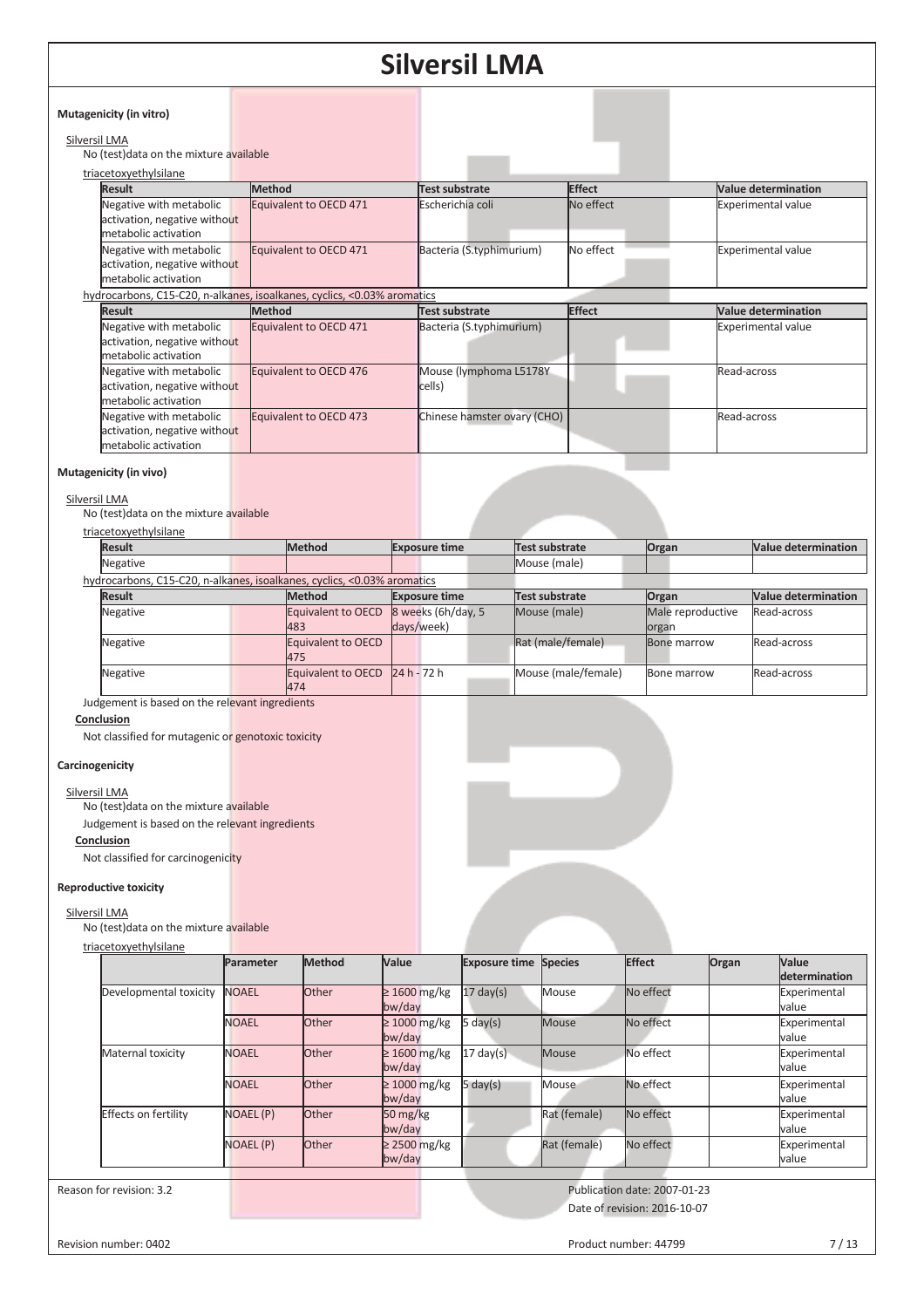| hydrocarbons, C15-C20, n-alkanes, isoalkanes, cyclics, <0.03% aromatics |              |                                      |                         |                              |                      |           |       |                               |
|-------------------------------------------------------------------------|--------------|--------------------------------------|-------------------------|------------------------------|----------------------|-----------|-------|-------------------------------|
|                                                                         | Parameter    | Method                               | <b>Value</b>            | <b>Exposure time Species</b> |                      | Effect    | Organ | <b>Value</b><br>determination |
| Developmental toxicity                                                  | <b>NOAEL</b> | <b>OECD 414</b>                      | > 1000 mg/kg<br>bw/day  | $10 \text{ day(s)}$          | Rat (female)         | No effect |       | Experimental<br>value         |
| Maternal toxicity                                                       | <b>NOAEL</b> | <b>OECD 414</b>                      | $>1000$ mg/kg<br>bw/day | $10 \text{ day(s)}$          | Rat (female)         | No effect |       | Experimental<br>value         |
| Effects on fertility                                                    | NOAEL (P)    | Equivalent to<br>OECD <sub>422</sub> | $>1000$ mg/kg<br>bw/day |                              | Rat<br>(male/female) | No effect |       | Read-across                   |
|                                                                         | NOAEL (P)    | Equivalent to<br><b>OECD 421</b>     | $>1000$ mg/kg<br>bw/day |                              | Rat<br>(male/female) | No effect |       | Read-across                   |

#### Judgement is based on the relevant ingredients

#### **Conclusion**

Not classified for reprotoxic or developmental toxicity

#### **Toxicity other effects**

#### Silversil LMA

No (test)data on the mixture available

**Chronic effects from short and long-term exposure** 

#### Silversil LMA

ON CONTINUOUS/REPEATED EXPOSURE/CONTACT: Skin rash/inflammation.

### SECTION 12: Ecological information

#### **12.1. Toxicity**

#### Silversil LMA

No (test)data on the mixture available

| triacetoxyethylsilane                           |             |                         |                   |                                     |                                                                     |                           |                     |                                       |
|-------------------------------------------------|-------------|-------------------------|-------------------|-------------------------------------|---------------------------------------------------------------------|---------------------------|---------------------|---------------------------------------|
|                                                 | Parameter   | Method                  | Value             | <b>Duration</b>                     | <b>Species</b>                                                      | <b>Test design</b>        | Fresh/salt<br>water | Value determination                   |
| Acute toxicity fishes                           | <b>LC50</b> | <b>OECD 203</b>         | 251 mg/l          | 96 h                                | Brachydanio<br>lrerio                                               | Semi-static<br>system     | Fresh water         | Experimental value;<br>GLP            |
| Acute toxicity crustacea                        | <b>EC50</b> | <b>OECD 202</b>         | 62 mg/l           | 48h                                 | Daphnia magna                                                       | Static system Fresh water |                     | Experimental value;<br>GLP            |
|                                                 | <b>NOEC</b> | <b>OECD 202</b>         | 43 mg/l           | 48h                                 | Daphnia magna                                                       | Static system Fresh water |                     | Experimental value;<br><b>GLP</b>     |
|                                                 | <b>EC50</b> | <b>EU Method</b><br>C.2 | 168.7 mg/l        | 48 h                                | Daphnia magna                                                       | Static system Fresh water |                     | Read-across; GLP                      |
| Toxicity algae and other aquatic EC50<br>plants |             | <b>OECD 201</b>         | 76 mg/l           | 72 h                                | <b>Scenedesmus</b><br>subspicatus                                   | Static system Fresh water |                     | Experimental value;<br>Growth rate    |
|                                                 | <b>EC50</b> | <b>OECD 201</b>         | 73 mg/l           | 72 h                                | Scenedesmus<br>subspicatus                                          | Static system Fresh water |                     | Experimental value;<br><b>Biomass</b> |
|                                                 | <b>EC50</b> | <b>OECD 201</b>         | 24.41 mg/l        | 72 h                                | Pseudokirchnerie Static system Fresh water<br>lla subcapitata       |                           |                     | <b>Experimental value</b>             |
|                                                 | <b>NOEC</b> | EPA 67014-<br>$73-0$    | $25 \text{ mg}/l$ | $7$ day(s)                          | Pseudokirchnerie Static system<br>lla subcapitata                   |                           | Fresh water         | Read-across; Growth<br>rate           |
| Long-term toxicity aquatic<br>crustacea         | <b>NOEC</b> | <b>OECD 211</b>         | $\geq 100$ mg/l   | $21$ day(s)                         | Daphnia magna                                                       | Semi-static<br>system     | Fresh water         | Read-across: GLP                      |
| Toxicity aquatic micro-<br>organisms            | <b>EC50</b> | <b>OECD 209</b>         | $> 100$ mg/l      | 3h                                  | <b>Activated sludge</b>                                             | Static system Fresh water |                     | Read-across; GLP                      |
|                                                 | <b>NOEC</b> | <b>OECD 301C</b>        | 100 mg/l          | 28h                                 | <b>Activated sludge</b>                                             |                           | Fresh water         | Read-across                           |
|                                                 | Parameter   | Method                  |                   | Value                               | <b>Duration</b>                                                     | <b>Species</b>            |                     | Value determination                   |
| Toxicity soil macro-organisms                   | <b>LC50</b> | <b>Other</b>            |                   |                                     | $>$ 1000 mg/kg soil dw $\left  \frac{14 \text{ day(s)}}{1} \right $ |                           | Eisenia fetida      | <b>Experimental value</b>             |
|                                                 | <b>NOEC</b> | Other                   |                   | $\geq 1000$ mg/kg soil dw 14 day(s) |                                                                     |                           | Eisenia fetida      | <b>Experimental value</b>             |

Reason for revision: 3.2 **Publication date: 2007-01-23** Publication date: 2007-01-23 Date of revision: 2016-10-07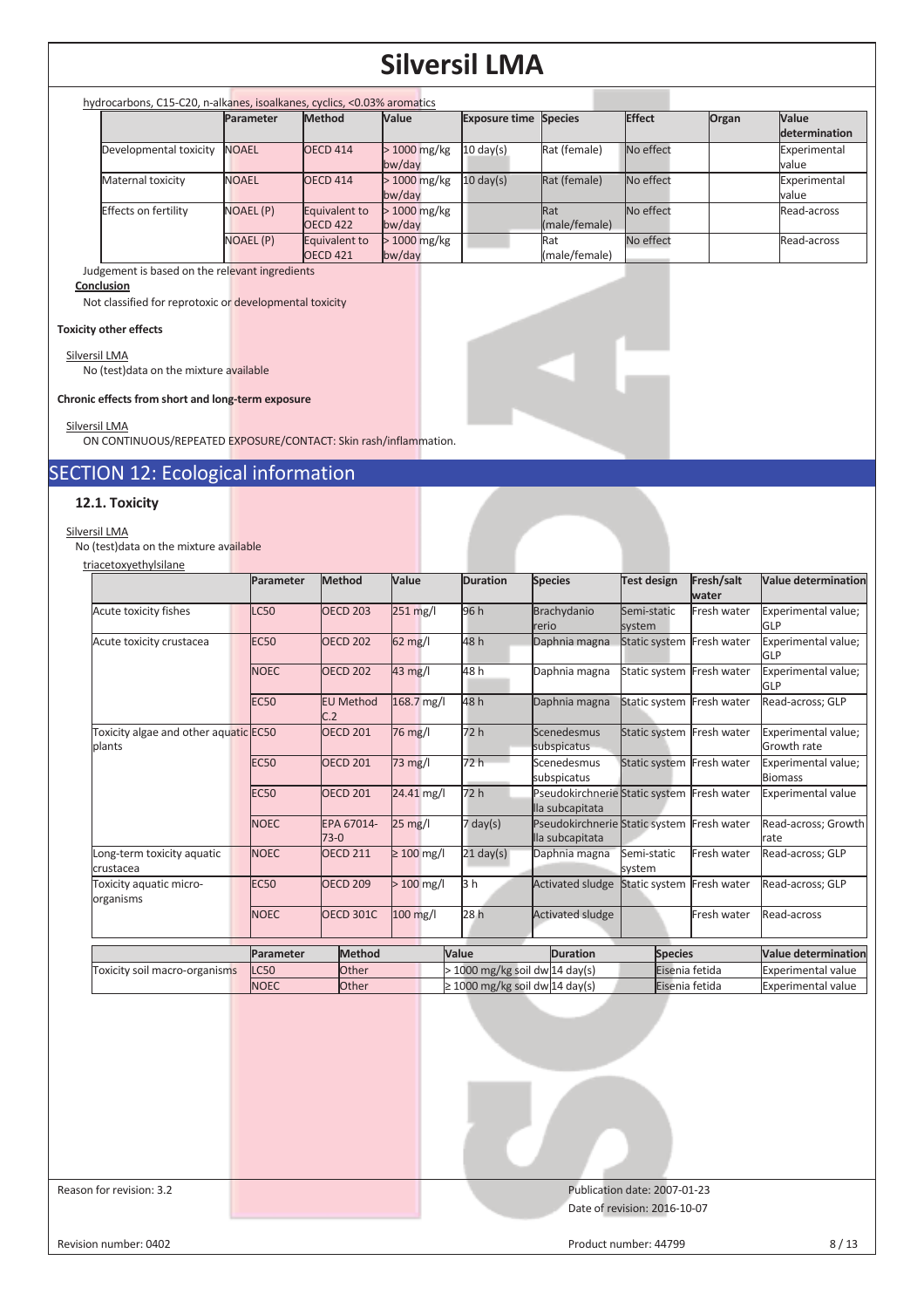| hydrocarbons, C15-C20, n-alkanes, isoalkanes, cyclics, <0.03% aromatics |             |                                  |                    |                     |                         |                          |                     |                                   |
|-------------------------------------------------------------------------|-------------|----------------------------------|--------------------|---------------------|-------------------------|--------------------------|---------------------|-----------------------------------|
|                                                                         | Parameter   | <b>Method</b>                    | Value              | <b>Duration</b>     | <b>Species</b>          | <b>Test design</b>       | Fresh/salt<br>water | <b>Value determination</b>        |
| Acute toxicity fishes                                                   | <b>LC50</b> | Equivalent to<br><b>OECD 203</b> | $1028$ mg/l<br>▷   | 96 h                | Scophthalmus<br>maximus | Semi-static<br>system    | Salt water          | Experimental value;<br><b>GLP</b> |
| Acute toxicity crustacea                                                | <b>LC50</b> | ISO 14669                        | $> 3193$ mg/l      | 48 h                | Acartia tonsa           | Static system Salt water |                     | Experimental value;<br>GLP        |
| Toxicity algae and other aquatic EC50<br>plants                         |             | ISO 10253                        | $>10000$ mg/l 72 h |                     | Skeletonema<br>costatum | Static system Salt water |                     | Experimental value;<br><b>GLP</b> |
| Long-term toxicity fish                                                 | <b>NOEL</b> |                                  | $>1000$ mg/l       | $28 \text{ day}(s)$ | Oncorhynchus<br>mykiss  |                          | Fresh water         | QSAR; Growth rate                 |
| Long-term toxicity aquatic<br>crustacea                                 | <b>NOEL</b> | <b>US EPA</b>                    | $>100$ mg/l        | $8 \text{ day}(s)$  | Ceriodaphnia<br>dubia   | Semi-static<br>system    | Fresh water         | QSAR; Nominal<br>concentration    |
| Toxicity aquatic micro-<br>organisms                                    | <b>EC50</b> | <b>OECD 209</b>                  | $>100$ mg/l        | 3 h                 | <b>Activated sludge</b> | Static system            | Fresh water         | Experimental value;<br><b>GLP</b> |
| 2-octyl-2H-isothiazol-3-one                                             |             |                                  |                    |                     |                         |                          |                     |                                   |
|                                                                         | Parameter   | <b>Method</b>                    | Value              | <b>Duration</b>     | <b>Species</b>          | <b>Test design</b>       | Fresh/salt<br>water | <b>Value determination</b>        |
| Acute toxicity fishes                                                   | LC50        |                                  | $0.14$ mg/l        | 96 h                | Pimephales<br>promelas  |                          |                     | Literature study                  |
| Acute toxicity crustacea                                                | <b>EC50</b> |                                  | $0.18$ mg/l        | 48 h                | Daphnia magna           |                          |                     | Literature study                  |
| Toxicity aquatic micro-<br>organisms                                    | <b>EC20</b> | <b>OECD 209</b>                  | $7.3$ mg/l         | 3 <sub>h</sub>      | <b>Activated sludge</b> |                          |                     | <b>Experimental value</b>         |

Judgement of the mixture is based on the relevant ingredients

#### **Conclusion**

Not classified as dangerous for the environment according to the criteria of Regulation (EC) No 1272/2008

#### **12.2. Persistence and degradability**

| triacetoxyethylsilane                                                   |                          |                     |                            |                            |
|-------------------------------------------------------------------------|--------------------------|---------------------|----------------------------|----------------------------|
| <b>Biodegradation water</b>                                             |                          |                     |                            |                            |
| <b>Method</b>                                                           | Value                    | <b>Duration</b>     |                            | <b>Value determination</b> |
| EU Method C.4                                                           | 74 %; GLP                | $21 \text{ day(s)}$ |                            | <b>Experimental value</b>  |
| Half-life water (t1/2 water)                                            |                          |                     |                            |                            |
| <b>Method</b>                                                           | Value                    | Primary             | degradation/mineralisation | <b>Value determination</b> |
| OECD 111: Hydrolysis as a function of pH                                | $< 0.2$ minutes          |                     | Primary degradation        | <b>Experimental value</b>  |
| hydrocarbons, C15-C20, n-alkanes, isoalkanes, cyclics, <0.03% aromatics |                          |                     |                            |                            |
| <b>Biodegradation water</b>                                             |                          |                     |                            |                            |
| <b>Method</b>                                                           | Value                    | <b>Duration</b>     |                            | <b>Value determination</b> |
| OECD 306: Biodegradability in Seawater                                  | 74 %; GLP                | $28 \text{ day(s)}$ |                            | <b>Experimental value</b>  |
| 2-octyl-2H-isothiazol-3-one                                             |                          |                     |                            |                            |
| <b>Biodegradation water</b>                                             |                          |                     |                            |                            |
| <b>Method</b>                                                           | Value                    | <b>Duration</b>     |                            | <b>Value determination</b> |
| OECD 303A: Activated Sludge Units                                       | > 83 %; Activated sludge |                     |                            | <b>Experimental value</b>  |
| Phototransformation air (DT50 air)                                      |                          |                     |                            |                            |
| <b>Method</b>                                                           | Value                    |                     | Conc. OH-radicals          | <b>Value determination</b> |
| AOPWIN v1.92                                                            | $0.272$ day(s)           |                     | 1500000 / cm <sup>3</sup>  | Calculated value           |

**Conclusion** 

Contains non readily biodegradable component(s)

#### **12.3. Bioaccumulative potential**

### Silversil LMA

| Log Kow                  |                                                                         |        |                              |                            |
|--------------------------|-------------------------------------------------------------------------|--------|------------------------------|----------------------------|
| <b>Method</b>            | <b>Remark</b>                                                           | Value  | Temperature                  | <b>Value determination</b> |
|                          | Not applicable (mixture)                                                |        |                              |                            |
| triacetoxyethylsilane    |                                                                         |        |                              |                            |
| Log Kow                  |                                                                         |        |                              |                            |
| <b>Method</b>            | <b>Remark</b>                                                           | Value  | <b>Temperature</b>           | <b>Value determination</b> |
| <b>KOWWIN</b>            |                                                                         | $-1.9$ | 20 °C                        | QSAR                       |
|                          | hydrocarbons, C15-C20, n-alkanes, isoalkanes, cyclics, <0.03% aromatics |        |                              |                            |
| Log Kow                  |                                                                         |        |                              |                            |
| <b>Method</b>            | Remark                                                                  | Value  | <b>Temperature</b>           | <b>Value determination</b> |
|                          | No data available                                                       |        |                              |                            |
|                          |                                                                         |        |                              |                            |
|                          |                                                                         |        |                              |                            |
|                          |                                                                         |        |                              |                            |
| Reason for revision: 3.2 |                                                                         |        | Publication date: 2007-01-23 |                            |
|                          |                                                                         |        | Date of revision: 2016-10-07 |                            |
|                          |                                                                         |        |                              |                            |
| Revision number: 0402    |                                                                         |        | Product number: 44799        | 9/13                       |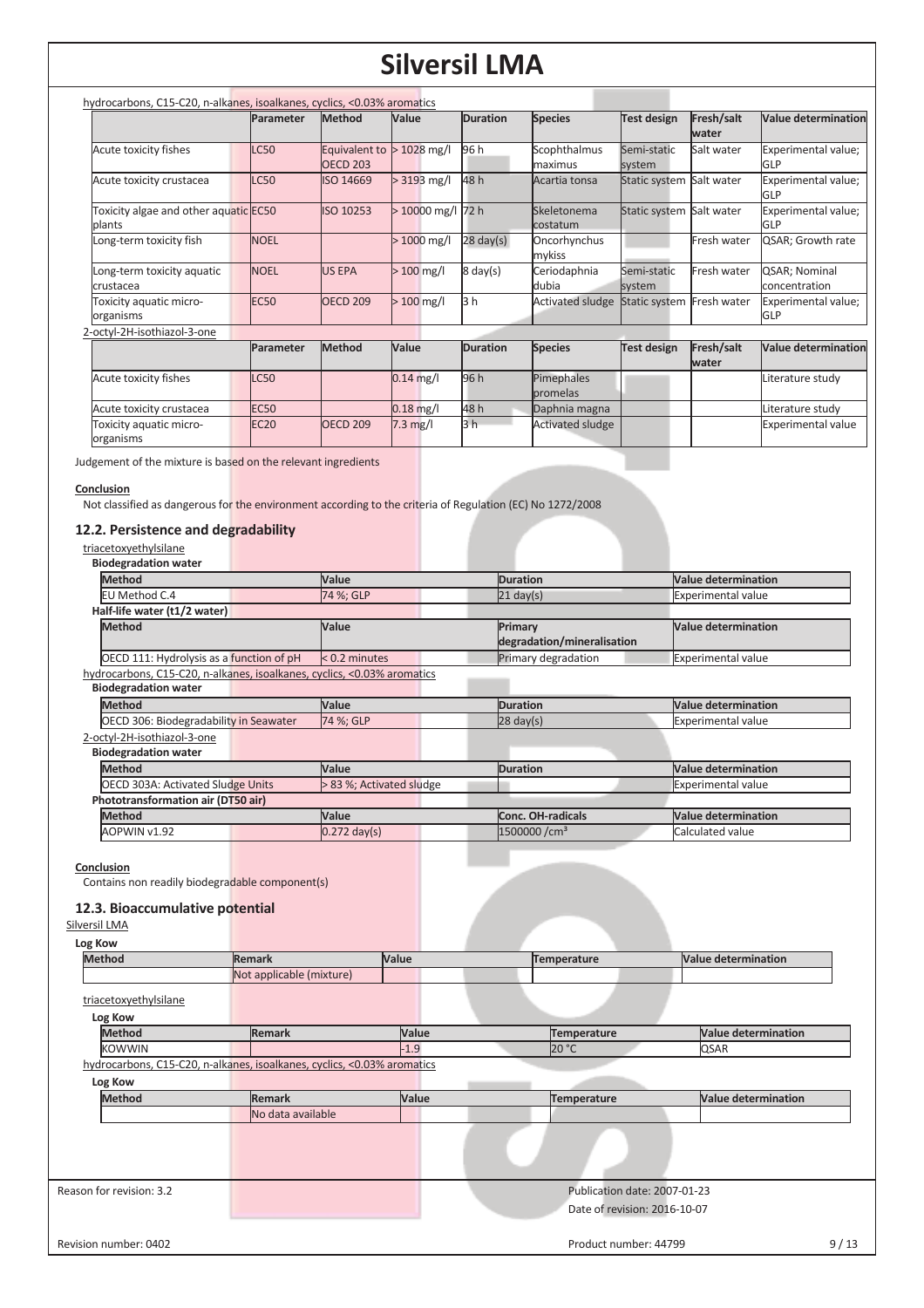| <b>Parameter</b>                                                                                                        | Method              |               | Value                 |          | <b>Duration</b>          | <b>Species</b>       |                       |                     | <b>Value determination</b> |
|-------------------------------------------------------------------------------------------------------------------------|---------------------|---------------|-----------------------|----------|--------------------------|----------------------|-----------------------|---------------------|----------------------------|
| <b>BCF</b>                                                                                                              |                     |               | 165                   |          | $67$ day(s)              |                      | Lepomis macrochirus   |                     | Literature study           |
| Log Kow                                                                                                                 |                     |               |                       |          |                          |                      |                       |                     |                            |
| <b>Method</b>                                                                                                           |                     | <b>Remark</b> |                       | Value    |                          |                      | <b>Temperature</b>    |                     | <b>Value determination</b> |
|                                                                                                                         |                     |               |                       | 2.45     |                          |                      |                       |                     | <b>Experimental value</b>  |
| Conclusion                                                                                                              |                     |               |                       |          |                          |                      |                       |                     |                            |
| Contains bioaccumulative component(s)                                                                                   |                     |               |                       |          |                          |                      |                       |                     |                            |
| 12.4. Mobility in soil                                                                                                  |                     |               |                       |          |                          |                      |                       |                     |                            |
| triacetoxyethylsilane                                                                                                   |                     |               |                       |          |                          |                      |                       |                     |                            |
|                                                                                                                         |                     |               |                       |          |                          |                      |                       |                     |                            |
| (log) Koc<br>Parameter                                                                                                  |                     |               |                       |          | Method                   |                      | Value                 |                     | Value determination        |
| log Koc                                                                                                                 |                     |               |                       |          | <b>SRC PCKOCWIN v2.0</b> |                      |                       |                     | Calculated value           |
| hydrocarbons, C15-C20, n-alkanes, isoalkanes, cyclics, <0.03% aromatics                                                 |                     |               |                       |          |                          |                      |                       |                     |                            |
| <b>Percent distribution</b>                                                                                             |                     |               |                       |          |                          |                      |                       |                     |                            |
|                                                                                                                         |                     |               |                       | Fraction |                          | <b>Fraction soil</b> | <b>Fraction water</b> | Value determination |                            |
| <b>Method</b>                                                                                                           | <b>Fraction air</b> |               | <b>Fraction biota</b> |          |                          |                      |                       |                     |                            |
|                                                                                                                         |                     |               |                       | sediment |                          |                      |                       |                     |                            |
| Mackay level III                                                                                                        | 0.3%                |               |                       | 92.8%    | 6.8%                     |                      | 0.1%                  | Calculated value    |                            |
|                                                                                                                         |                     |               |                       |          |                          |                      |                       |                     |                            |
|                                                                                                                         |                     |               |                       |          |                          |                      |                       |                     |                            |
| 2-octyl-2H-isothiazol-3-one<br><b>Volatility (Henry's Law constant H)</b><br>Value<br>$2.07E-8$ atm m <sup>3</sup> /mol |                     | Method        |                       |          | <b>Temperature</b>       |                      | Remark                |                     | <b>Value determination</b> |

#### **12.6. Other adverse effects**

#### Silversil LMA

#### **Fluorinated greenhouse gases (Regulation (EU) No 517/2014)**

None of the known components is included in the list of fluorinated greenhouse gases (Regulation (EU) No 517/2014)

**Ozone-depleting potential (ODP)** 

Not classified as dangerous for the ozone layer (Regulation (EC) No 1005/2009)

#### SECTION 13: Disposal considerations

The information in this section is a general description. If applicable and available, exposure scenarios are attached in annex. Always use the relevant exposure scenarios that correspond to your identified use.

#### **13.1. Waste treatment methods**

#### **13.1.1 Provisions relating to waste**

Can be considered as non hazardous waste according to Directive 2008/98/EC, as amended by Regulation (EU) No 1357/2014.

Waste material code (Directive 2008/98/EC, Decision 2000/0532/EC).

08 04 10 (wastes from MFSU of adhesives and sealants (including waterproofing products): waste adhesives and sealants other than those mentioned in 08 04 09). Depending on branch of industry and production process, also other waste codes may be applicable.

#### **13.1.2 Disposal methods**

Recycle/reuse. Remove waste in accordance with local and/or national regulations. Do not discharge into drains or the environment.

#### **13.1.3 Packaging/Container**

Waste material code packaging (Directive 2008/98/EC). 15 01 02 (plastic packaging).

#### SECTION 14: Transport information

| Road (ADR)                       |                              |
|----------------------------------|------------------------------|
| 14.1. UN number                  |                              |
| Transport                        | Not subject                  |
| 14.2. UN proper shipping name    |                              |
| 14.3. Transport hazard class(es) |                              |
| Hazard identification number     |                              |
| Class                            |                              |
| Classification code              |                              |
| 14.4. Packing group              |                              |
| Packing group                    |                              |
| Labels                           |                              |
| 14.5. Environmental hazards      |                              |
| Reason for revision: 3.2         | Publication date: 2007-01-23 |
|                                  | Date of revision: 2016-10-07 |
|                                  |                              |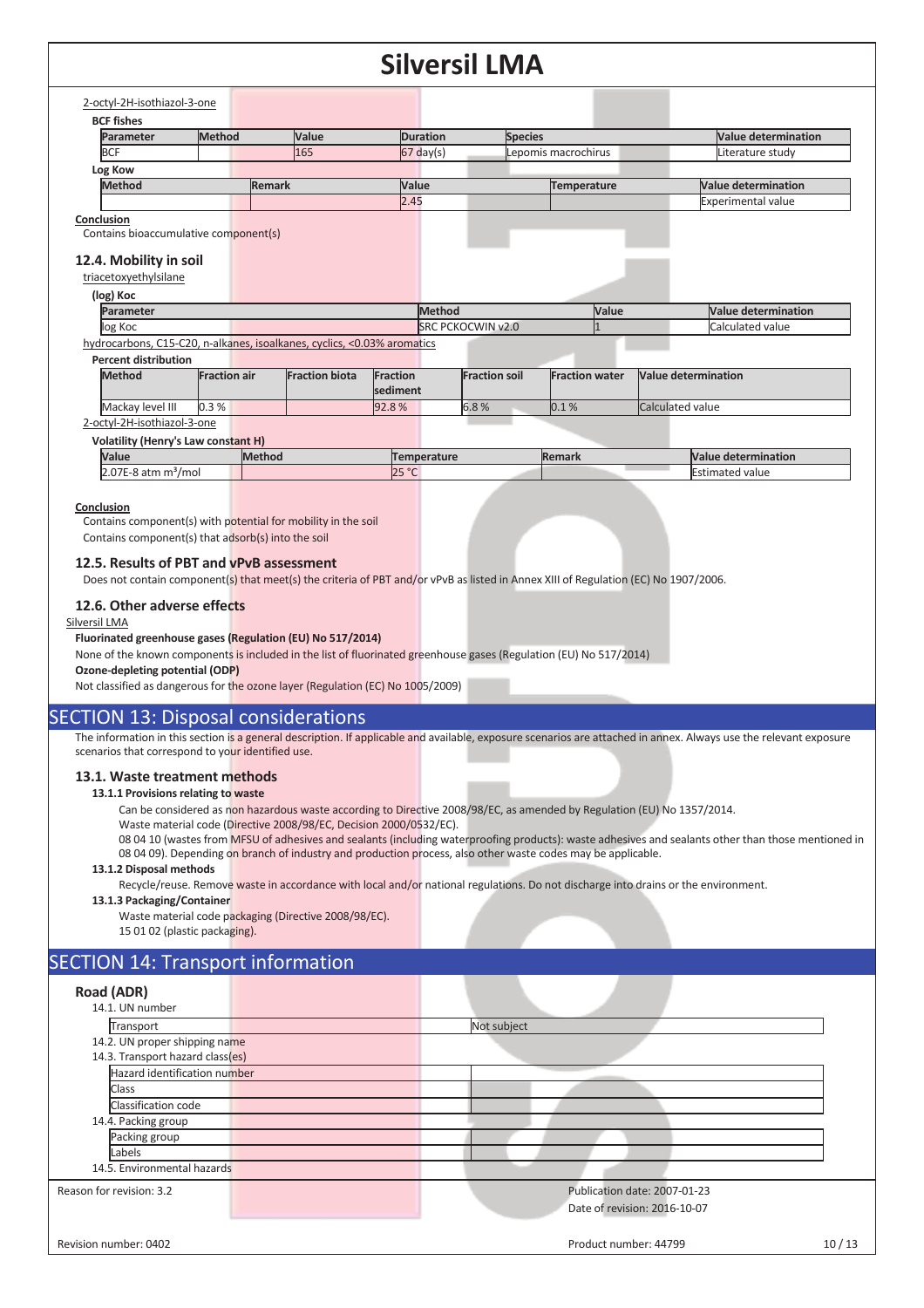| Environmentally hazardous substance mark                                 | no                           |       |
|--------------------------------------------------------------------------|------------------------------|-------|
| 14.6. Special precautions for user                                       |                              |       |
|                                                                          |                              |       |
| Special provisions                                                       |                              |       |
| Limited quantities                                                       |                              |       |
| Rail (RID)                                                               |                              |       |
| 14.1. UN number                                                          |                              |       |
| Transport                                                                | Not subject                  |       |
| 14.2. UN proper shipping name                                            |                              |       |
| 14.3. Transport hazard class(es)                                         |                              |       |
|                                                                          |                              |       |
| Hazard identification number                                             |                              |       |
| Class                                                                    |                              |       |
| Classification code                                                      |                              |       |
| 14.4. Packing group                                                      |                              |       |
| Packing group                                                            |                              |       |
| Labels                                                                   |                              |       |
| 14.5. Environmental hazards                                              |                              |       |
| Environmentally hazardous substance mark                                 | no                           |       |
| 14.6. Special precautions for user                                       |                              |       |
| Special provisions                                                       |                              |       |
| Limited quantities                                                       |                              |       |
|                                                                          |                              |       |
| <b>Inland waterways (ADN)</b>                                            |                              |       |
| 14.1. UN number                                                          |                              |       |
| Transport                                                                | Not subject                  |       |
| 14.2. UN proper shipping name                                            |                              |       |
| 14.3. Transport hazard class(es)                                         |                              |       |
| Class                                                                    |                              |       |
| Classification code                                                      |                              |       |
| 14.4. Packing group                                                      |                              |       |
| Packing group                                                            |                              |       |
| Labels                                                                   |                              |       |
| 14.5. Environmental hazards                                              |                              |       |
|                                                                          |                              |       |
| Environmentally hazardous substance mark                                 | no                           |       |
| 14.6. Special precautions for user                                       |                              |       |
| Special provisions                                                       |                              |       |
| Limited quantities                                                       |                              |       |
| Sea (IMDG/IMSBC)                                                         |                              |       |
|                                                                          |                              |       |
| 14.1. UN number                                                          |                              |       |
| Transport                                                                | Not subject                  |       |
| 14.2. UN proper shipping name                                            |                              |       |
| 14.3. Transport hazard class(es)                                         |                              |       |
| Class                                                                    |                              |       |
| 14.4. Packing group                                                      |                              |       |
| Packing group                                                            |                              |       |
| Labels                                                                   |                              |       |
| 14.5. Environmental hazards                                              |                              |       |
| Marine pollutant                                                         |                              |       |
| Environmentally hazardous substance mark                                 | ho                           |       |
| 14.6. Special precautions for user                                       |                              |       |
| Special provisions                                                       |                              |       |
| Limited quantities                                                       |                              |       |
| 14.7. Transport in bulk according to Annex II of Marpol and the IBC Code |                              |       |
| Annex II of MARPOL 73/78                                                 |                              |       |
|                                                                          |                              |       |
| Air (ICAO-TI/IATA-DGR)                                                   |                              |       |
| 14.1. UN number                                                          |                              |       |
| Transport                                                                | Not subject                  |       |
|                                                                          |                              |       |
| 14.2. UN proper shipping name                                            |                              |       |
| 14.3. Transport hazard class(es)                                         |                              |       |
| Class                                                                    |                              |       |
| 14.4. Packing group                                                      |                              |       |
| Packing group                                                            |                              |       |
| Labels                                                                   |                              |       |
| 14.5. Environmental hazards                                              |                              |       |
| Environmentally hazardous substance mark                                 | no                           |       |
| 14.6. Special precautions for user                                       |                              |       |
| Special provisions                                                       |                              |       |
|                                                                          |                              |       |
| Reason for revision: 3.2                                                 | Publication date: 2007-01-23 |       |
|                                                                          | Date of revision: 2016-10-07 |       |
|                                                                          |                              |       |
|                                                                          |                              |       |
| Revision number: 0402                                                    | Product number: 44799        | 11/13 |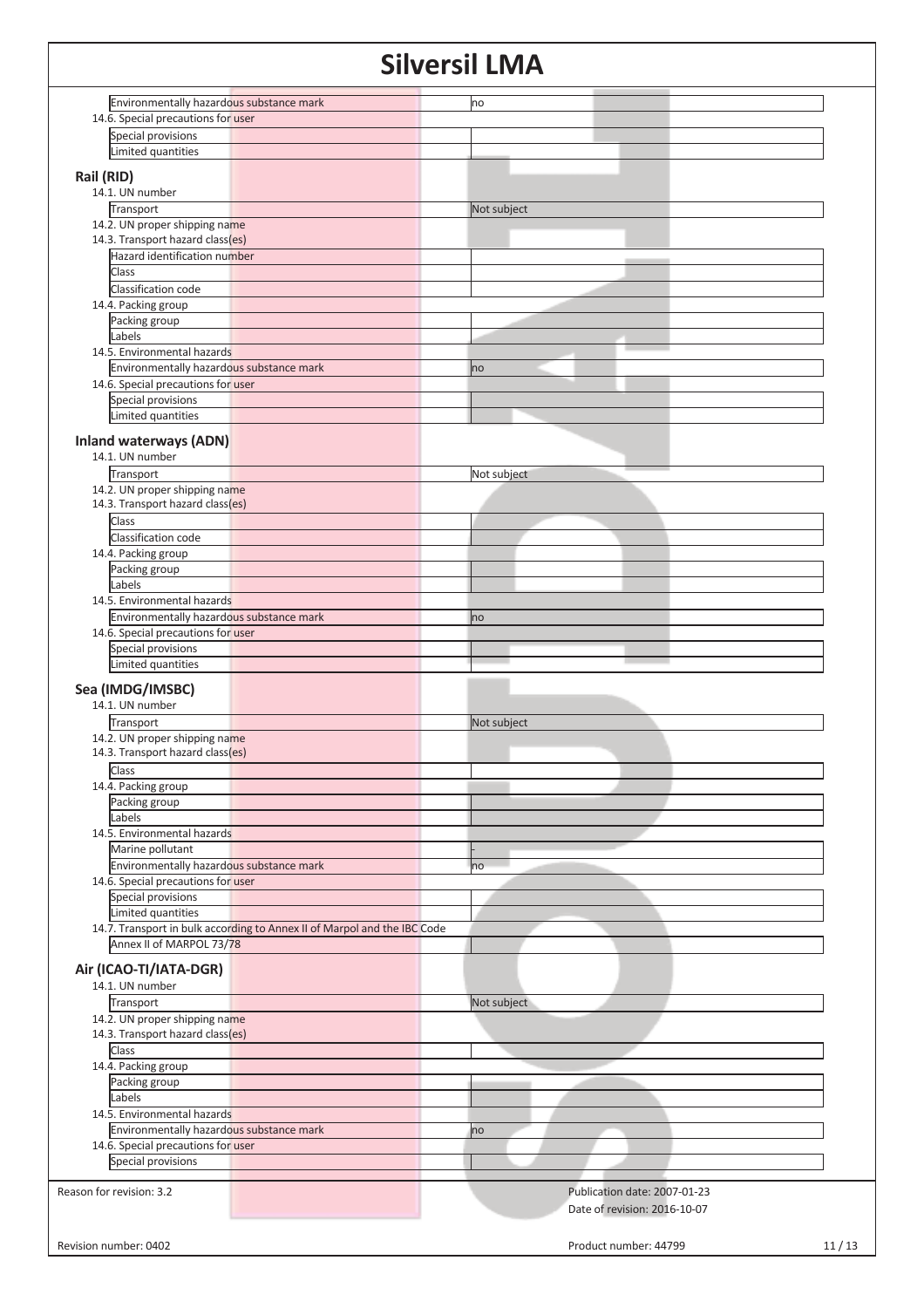|  | limited quantities: maximum net quantity per packaging |  |
|--|--------------------------------------------------------|--|
|  |                                                        |  |

### SECTION 15: Regulatory information

**15.1. Safety, health and environmental regulations/legislation specific for the substance or mixture**

#### **European legislation:**

VOC content Directive 2010/75/EU

| <b>VOC content</b> |  | Remark |  |
|--------------------|--|--------|--|
| 0%                 |  |        |  |
| 0 g/l              |  |        |  |

REACH Annex XVII - Restriction

Contains component(s) subject to restrictions of Annex XVII of Regulation (EC) No 1907/2006: restrictions on the manufacture, placing on the market and use of certain dangerous substances, mixtures and articles.

|                                                                                                                                    | and use of certain dangerous substances, mixtures and articles.                                                                                                                                                                                                                                                                                                                                                                                                                                                                                                                                 |                                                                                                                                                                                                                                                                                                                                                                                                                                                                                                                                                                                                                                                                                                                                                                                                                                                                                                                                                                                                                                                                                                                                                                                                                                                                                                                                                                                                                                                                                                                                                                                                                                                                                                                                                                                                                                                                                                                                                                                                                                                                                                                                                                                                                                                                                                                                                                                                                                                                                                                                                                                                                                                                                                                                                                                                                                                                         |
|------------------------------------------------------------------------------------------------------------------------------------|-------------------------------------------------------------------------------------------------------------------------------------------------------------------------------------------------------------------------------------------------------------------------------------------------------------------------------------------------------------------------------------------------------------------------------------------------------------------------------------------------------------------------------------------------------------------------------------------------|-------------------------------------------------------------------------------------------------------------------------------------------------------------------------------------------------------------------------------------------------------------------------------------------------------------------------------------------------------------------------------------------------------------------------------------------------------------------------------------------------------------------------------------------------------------------------------------------------------------------------------------------------------------------------------------------------------------------------------------------------------------------------------------------------------------------------------------------------------------------------------------------------------------------------------------------------------------------------------------------------------------------------------------------------------------------------------------------------------------------------------------------------------------------------------------------------------------------------------------------------------------------------------------------------------------------------------------------------------------------------------------------------------------------------------------------------------------------------------------------------------------------------------------------------------------------------------------------------------------------------------------------------------------------------------------------------------------------------------------------------------------------------------------------------------------------------------------------------------------------------------------------------------------------------------------------------------------------------------------------------------------------------------------------------------------------------------------------------------------------------------------------------------------------------------------------------------------------------------------------------------------------------------------------------------------------------------------------------------------------------------------------------------------------------------------------------------------------------------------------------------------------------------------------------------------------------------------------------------------------------------------------------------------------------------------------------------------------------------------------------------------------------------------------------------------------------------------------------------------------------|
|                                                                                                                                    | Designation of the substance, of the group of<br>substances or of the mixture                                                                                                                                                                                                                                                                                                                                                                                                                                                                                                                   | Conditions of restriction                                                                                                                                                                                                                                                                                                                                                                                                                                                                                                                                                                                                                                                                                                                                                                                                                                                                                                                                                                                                                                                                                                                                                                                                                                                                                                                                                                                                                                                                                                                                                                                                                                                                                                                                                                                                                                                                                                                                                                                                                                                                                                                                                                                                                                                                                                                                                                                                                                                                                                                                                                                                                                                                                                                                                                                                                                               |
| triacetoxyethylsilane<br>hydrocarbons, C15-C20, n-alkanes,<br>isoalkanes, cyclics, <0.03% aromatics<br>2-octyl-2H-isothiazol-3-one | Liquid substances or mixtures which are<br>regarded as dangerous in accordance with<br>Directive 1999/45/EC or are fulfilling the<br>criteria for any of the following hazard classes<br>or categories set out in Annex I to Regulation<br>(EC) No 1272/2008:<br>(a) hazard classes 2.1 to 2.4, 2.6 and 2.7, 2.8<br>and 2, 2.14 categories 1 and 2, 2.15 types A to<br>(b) hazard classes 3.1 to 3.6, 3.7 adverse<br>effects on sexual function and fertility or on<br>development, 3.8 effects other than narcotic<br>effects, 3.9 and 3.10;<br>(c) hazard class 4.1;<br>(d) hazard class 5.1. | 1. Shall not be used in:<br>ornamental articles intended to produce light or colour effects by means of different<br>phases, for example in ornamental lamps and ashtrays,<br>tricks and jokes,<br>games for one or more participants, or any article intended to be used as such, even with<br>ornamental aspects, 2. Articles not complying with paragraph 1 shall not be placed on the<br>market.3. Shall not be placed on the market if they contain a colouring agent, unless<br>types A and B, 2.9, 2.10, 2.12, 2.13 categories 1 required for fiscal reasons, or perfume, or both, if they:<br>- can be used as fuel in decorative oil lamps for supply to the general public, and,<br>present an aspiration hazard and are labelled with R65 or H304,4. Decorative oil lamps<br>for supply to the general public shall not be placed on the market unless they conform to<br>the European Standard on Decorative oil lamps (EN 14059) adopted by the European<br>Committee for Standardisation (CEN).5. Without prejudice to the implementation of other<br>Community provisions relating to the classification, packaging and labelling of dangerous<br>substances and mixtures, suppliers shall ensure, before the placing on the market, that the<br>following requirements are met:<br>a) lamp oils, labelled with R65 or H304, intended for supply to the general public are visibly,<br>legibly and indelibly marked as follows: "Keep lamps filled with this liquid out of the reach of<br>children"; and, by 1 December 2010, "Just a sip of lamp oil — or even sucking the wick of<br>lamps - may lead to life-threatening lung damage";<br>b) grill lighter fluids, labelled with R65 or H304, intended for supply to the general public are<br>legibly and indelibly marked by 1 December 2010 as follows: "Just a sip of grill lighter may<br>lead to life threatening lung damage";<br>c) lamp oils and grill lighters, labelled with R65 or H304, intended for supply to the general<br>public are packaged in black opaque containers not exceeding 1 litre by 1 December 2010.6.<br>No later than 1 June 2014, the Commission shall request the European Chemicals Agency to<br>prepare a dossier, in accordance with Article 69 of the present Regulation with a view to<br>ban, if appropriate, grill lighter fluids and fuel for decorative lamps, labelled R65 or H304,<br>intended for supply to the general public.7. Natural or legal persons placing on the market<br>for the first time lamp oils and grill lighter fluids, labelled with R65 or H304, shall by 1<br>December 2011, and annually thereafter, provide data on alternatives to lamp oils and grill<br>lighter fluids labelled R65 or H304 to the competent authority in the Member State<br>concerned. Member States shall make those data available to the Commission.' |
| <b>National legislation Belgium</b><br>Silversil LMA<br>No data available                                                          |                                                                                                                                                                                                                                                                                                                                                                                                                                                                                                                                                                                                 |                                                                                                                                                                                                                                                                                                                                                                                                                                                                                                                                                                                                                                                                                                                                                                                                                                                                                                                                                                                                                                                                                                                                                                                                                                                                                                                                                                                                                                                                                                                                                                                                                                                                                                                                                                                                                                                                                                                                                                                                                                                                                                                                                                                                                                                                                                                                                                                                                                                                                                                                                                                                                                                                                                                                                                                                                                                                         |
| <b>National legislation The Netherlands</b>                                                                                        |                                                                                                                                                                                                                                                                                                                                                                                                                                                                                                                                                                                                 |                                                                                                                                                                                                                                                                                                                                                                                                                                                                                                                                                                                                                                                                                                                                                                                                                                                                                                                                                                                                                                                                                                                                                                                                                                                                                                                                                                                                                                                                                                                                                                                                                                                                                                                                                                                                                                                                                                                                                                                                                                                                                                                                                                                                                                                                                                                                                                                                                                                                                                                                                                                                                                                                                                                                                                                                                                                                         |
| Silversil LMA<br>Waste identification (the                                                                                         | LWCA (the Netherlands): KGA category 05                                                                                                                                                                                                                                                                                                                                                                                                                                                                                                                                                         |                                                                                                                                                                                                                                                                                                                                                                                                                                                                                                                                                                                                                                                                                                                                                                                                                                                                                                                                                                                                                                                                                                                                                                                                                                                                                                                                                                                                                                                                                                                                                                                                                                                                                                                                                                                                                                                                                                                                                                                                                                                                                                                                                                                                                                                                                                                                                                                                                                                                                                                                                                                                                                                                                                                                                                                                                                                                         |
| Netherlands)                                                                                                                       |                                                                                                                                                                                                                                                                                                                                                                                                                                                                                                                                                                                                 |                                                                                                                                                                                                                                                                                                                                                                                                                                                                                                                                                                                                                                                                                                                                                                                                                                                                                                                                                                                                                                                                                                                                                                                                                                                                                                                                                                                                                                                                                                                                                                                                                                                                                                                                                                                                                                                                                                                                                                                                                                                                                                                                                                                                                                                                                                                                                                                                                                                                                                                                                                                                                                                                                                                                                                                                                                                                         |
| <b>National legislation France</b><br>Silversil LMA<br>No data available                                                           |                                                                                                                                                                                                                                                                                                                                                                                                                                                                                                                                                                                                 |                                                                                                                                                                                                                                                                                                                                                                                                                                                                                                                                                                                                                                                                                                                                                                                                                                                                                                                                                                                                                                                                                                                                                                                                                                                                                                                                                                                                                                                                                                                                                                                                                                                                                                                                                                                                                                                                                                                                                                                                                                                                                                                                                                                                                                                                                                                                                                                                                                                                                                                                                                                                                                                                                                                                                                                                                                                                         |
| <b>National legislation Germany</b>                                                                                                |                                                                                                                                                                                                                                                                                                                                                                                                                                                                                                                                                                                                 |                                                                                                                                                                                                                                                                                                                                                                                                                                                                                                                                                                                                                                                                                                                                                                                                                                                                                                                                                                                                                                                                                                                                                                                                                                                                                                                                                                                                                                                                                                                                                                                                                                                                                                                                                                                                                                                                                                                                                                                                                                                                                                                                                                                                                                                                                                                                                                                                                                                                                                                                                                                                                                                                                                                                                                                                                                                                         |
| Silversil LMA                                                                                                                      |                                                                                                                                                                                                                                                                                                                                                                                                                                                                                                                                                                                                 |                                                                                                                                                                                                                                                                                                                                                                                                                                                                                                                                                                                                                                                                                                                                                                                                                                                                                                                                                                                                                                                                                                                                                                                                                                                                                                                                                                                                                                                                                                                                                                                                                                                                                                                                                                                                                                                                                                                                                                                                                                                                                                                                                                                                                                                                                                                                                                                                                                                                                                                                                                                                                                                                                                                                                                                                                                                                         |
| WGK                                                                                                                                | Stoffe (VwVwS) of 27 July 2005 (Anhang 4)                                                                                                                                                                                                                                                                                                                                                                                                                                                                                                                                                       | 1; Classification water polluting based on the components in compliance with Verwaltungsvorschrift wassergefährdender                                                                                                                                                                                                                                                                                                                                                                                                                                                                                                                                                                                                                                                                                                                                                                                                                                                                                                                                                                                                                                                                                                                                                                                                                                                                                                                                                                                                                                                                                                                                                                                                                                                                                                                                                                                                                                                                                                                                                                                                                                                                                                                                                                                                                                                                                                                                                                                                                                                                                                                                                                                                                                                                                                                                                   |
| triacetoxyethylsilane                                                                                                              |                                                                                                                                                                                                                                                                                                                                                                                                                                                                                                                                                                                                 |                                                                                                                                                                                                                                                                                                                                                                                                                                                                                                                                                                                                                                                                                                                                                                                                                                                                                                                                                                                                                                                                                                                                                                                                                                                                                                                                                                                                                                                                                                                                                                                                                                                                                                                                                                                                                                                                                                                                                                                                                                                                                                                                                                                                                                                                                                                                                                                                                                                                                                                                                                                                                                                                                                                                                                                                                                                                         |
| TA-Luft                                                                                                                            | 5.2.5;                                                                                                                                                                                                                                                                                                                                                                                                                                                                                                                                                                                          |                                                                                                                                                                                                                                                                                                                                                                                                                                                                                                                                                                                                                                                                                                                                                                                                                                                                                                                                                                                                                                                                                                                                                                                                                                                                                                                                                                                                                                                                                                                                                                                                                                                                                                                                                                                                                                                                                                                                                                                                                                                                                                                                                                                                                                                                                                                                                                                                                                                                                                                                                                                                                                                                                                                                                                                                                                                                         |
| TA-Luft                                                                                                                            | hydrocarbons, C15-C20, n-alkanes, isoalkanes, cyclics, <0.03% aromatics<br>5.2.5                                                                                                                                                                                                                                                                                                                                                                                                                                                                                                                |                                                                                                                                                                                                                                                                                                                                                                                                                                                                                                                                                                                                                                                                                                                                                                                                                                                                                                                                                                                                                                                                                                                                                                                                                                                                                                                                                                                                                                                                                                                                                                                                                                                                                                                                                                                                                                                                                                                                                                                                                                                                                                                                                                                                                                                                                                                                                                                                                                                                                                                                                                                                                                                                                                                                                                                                                                                                         |
|                                                                                                                                    |                                                                                                                                                                                                                                                                                                                                                                                                                                                                                                                                                                                                 |                                                                                                                                                                                                                                                                                                                                                                                                                                                                                                                                                                                                                                                                                                                                                                                                                                                                                                                                                                                                                                                                                                                                                                                                                                                                                                                                                                                                                                                                                                                                                                                                                                                                                                                                                                                                                                                                                                                                                                                                                                                                                                                                                                                                                                                                                                                                                                                                                                                                                                                                                                                                                                                                                                                                                                                                                                                                         |
| Reason for revision: 3.2                                                                                                           |                                                                                                                                                                                                                                                                                                                                                                                                                                                                                                                                                                                                 | Publication date: 2007-01-23                                                                                                                                                                                                                                                                                                                                                                                                                                                                                                                                                                                                                                                                                                                                                                                                                                                                                                                                                                                                                                                                                                                                                                                                                                                                                                                                                                                                                                                                                                                                                                                                                                                                                                                                                                                                                                                                                                                                                                                                                                                                                                                                                                                                                                                                                                                                                                                                                                                                                                                                                                                                                                                                                                                                                                                                                                            |
|                                                                                                                                    |                                                                                                                                                                                                                                                                                                                                                                                                                                                                                                                                                                                                 | Date of revision: 2016-10-07                                                                                                                                                                                                                                                                                                                                                                                                                                                                                                                                                                                                                                                                                                                                                                                                                                                                                                                                                                                                                                                                                                                                                                                                                                                                                                                                                                                                                                                                                                                                                                                                                                                                                                                                                                                                                                                                                                                                                                                                                                                                                                                                                                                                                                                                                                                                                                                                                                                                                                                                                                                                                                                                                                                                                                                                                                            |
| Revision number: 0402                                                                                                              |                                                                                                                                                                                                                                                                                                                                                                                                                                                                                                                                                                                                 | Product number: 44799<br>12/13                                                                                                                                                                                                                                                                                                                                                                                                                                                                                                                                                                                                                                                                                                                                                                                                                                                                                                                                                                                                                                                                                                                                                                                                                                                                                                                                                                                                                                                                                                                                                                                                                                                                                                                                                                                                                                                                                                                                                                                                                                                                                                                                                                                                                                                                                                                                                                                                                                                                                                                                                                                                                                                                                                                                                                                                                                          |